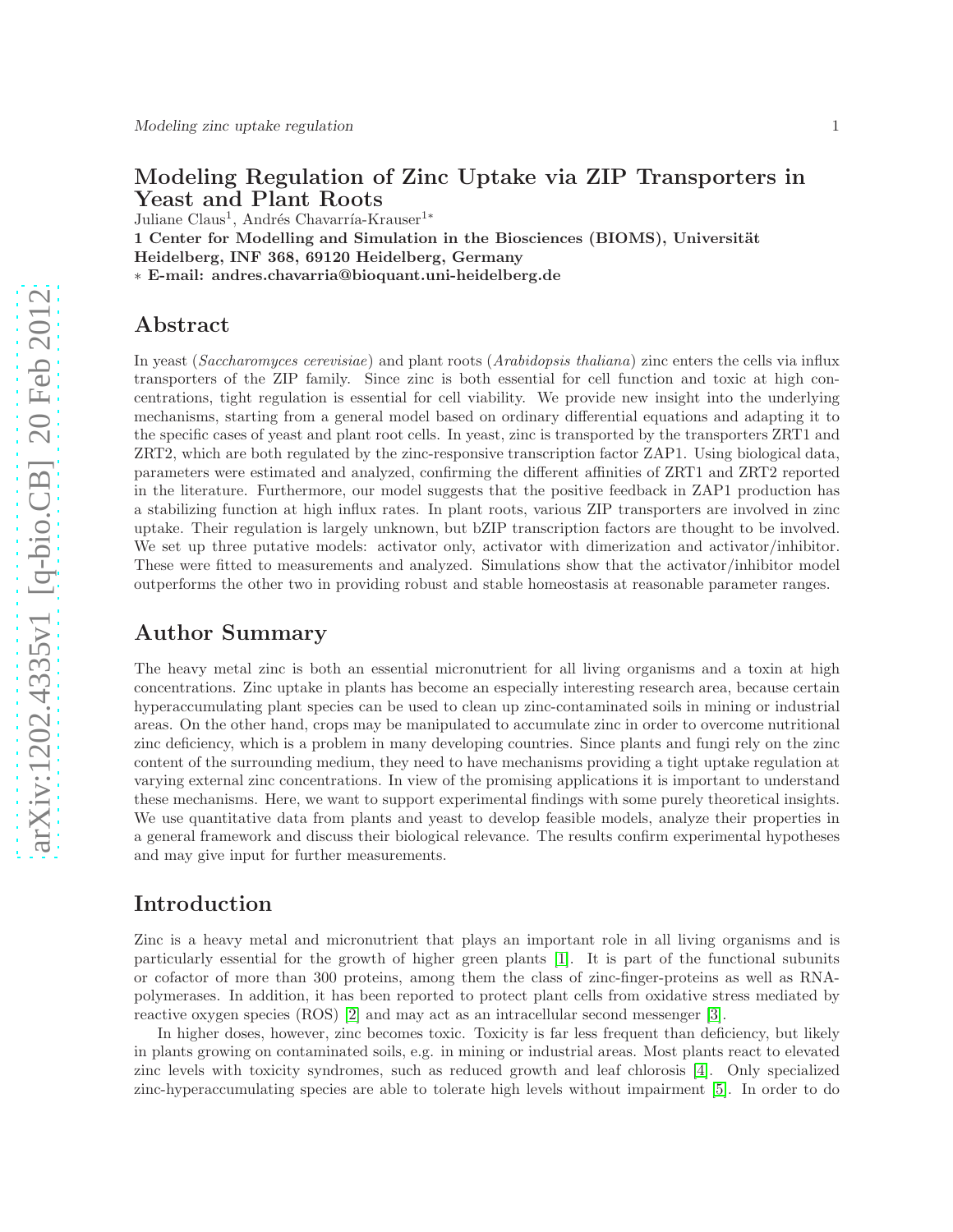so, they possess mechanisms for both the increased uptake of zinc from the soil and its sequestration and detoxification [\[6\]](#page-11-5). These mechanisms are subject of ongoing research, as they implicate interesting applications in phytoremediation or nutritional enhancement [\[7\]](#page-11-6).

Avoiding both deficiency and toxicity, plants need to take up their required amounts of zinc. Unlike animals they cannot adapt their nutrition accordingly, but depend on the zinc content of the soil. This content may vary considerably in different locations and under different conditions. How are plants able to adapt to this variety?

Charged zinc ions are unable to cross cell membranes freely [\[8\]](#page-11-7). Instead, they are taken up by specialized transporter proteins. To provide a sufficient intracellular zinc concentration without reaching toxicity, these transporters need to be tightly regulated. The regulatory mechanism has to consist of two parts: sensing of the intracellular zinc concentration and reaction to changes by controlling the amounts of zinc transporters.

The sensing of changes in zinc concentrations must be very sensitive, because the actual internal zinc concentration is believed to be very small. Zinc ions bind to various intracellular proteins, are chelated and sequestered into specific cellular compartments, such as the vacuole [\[9\]](#page-11-8). Therefore, although the zinc content in the entire cells may be in a millimolar range, the actual concentration of free zinc ions is estimated to be in a femtomolar range [\[10\]](#page-11-9). Zinc influx carriers are thought to be regulated by this pool of free zinc ions plus ions that are loosely bound to chelator proteins and can be set free to bind to other proteins with higher affinity.

## <span id="page-1-1"></span>Models of homeostasis

Homeostatic regulation in biological systems is based on genetic regulatory systems, and ultimately, on concentrations. These are positive, which constrains the possibilities of control substantially. [\[11\]](#page-12-0) showed that the positiveness constraint of a perfectly / robustly regulating enzyme leads to the need of two separate control mechanisms: for influx and efflux. The homeostatic model proposed by [\[11\]](#page-12-0) is

<span id="page-1-0"></span>
$$
\begin{array}{rcl}\n\frac{dS}{dt} & = & I - E \,, \\
\frac{dR}{dt} & = & k \left( S - S_s \right) \,,\n\end{array} \tag{1}
$$

where S is the regulated species,  $I = I(S, R) \geq 0$  and  $E = E(S, R) \geq 0$  are the influx and efflux, respectively, R is the regulator, k is a coefficient (not necessarily positive) and  $S_s$  is the set point concentration. The above model results in non-physical negative concentrations of the regulator [\[11\]](#page-12-0). Independently of the type of mechanism sought after, the negative term in  $dR/dt$  needs certain properties to achieve robustness based on positive concentrations. The approach is to have a term which is linear in  $R$  for small R (positiveness), but becomes almost independent of R for larger R (robustness) [\[11\]](#page-12-0).

Eq. [\(1\)](#page-1-0) is an oversimplification of homeostatic control in cells, as substantially more complex mechanisms are needed (compare Figs. [1](#page-14-0) and [4\)](#page-17-0). Also the concept of perfect control is an idealization. Control of zinc fails in cells for low and high external conditions. The presence of oscillations in perfect homeostasis, [\[12\]](#page-12-1), poses a problem to living organisms. Strong oscillations could lead to transient, very high and potentially lethal concentrations. Prescinding from perfect regulation could be a compromise between avoiding strong bursts and achieving good control.

Based on biological information available, we will develop several putative models of influx homeostasis in plant root cells. In the first part, a general influx regulation model based on an ordinary differential equation system describing transporter gene expression, will be developed and non-dimensionalized. Using the general model, the biological model for yeast of [\[13\]](#page-12-2) will be translated into a corresponding mathematical model. This model is simplified and fitted to transcript level data via a non-linear optimization method [\[14\]](#page-12-3). The mathematical properties of the steady state, such as stability, are analyzed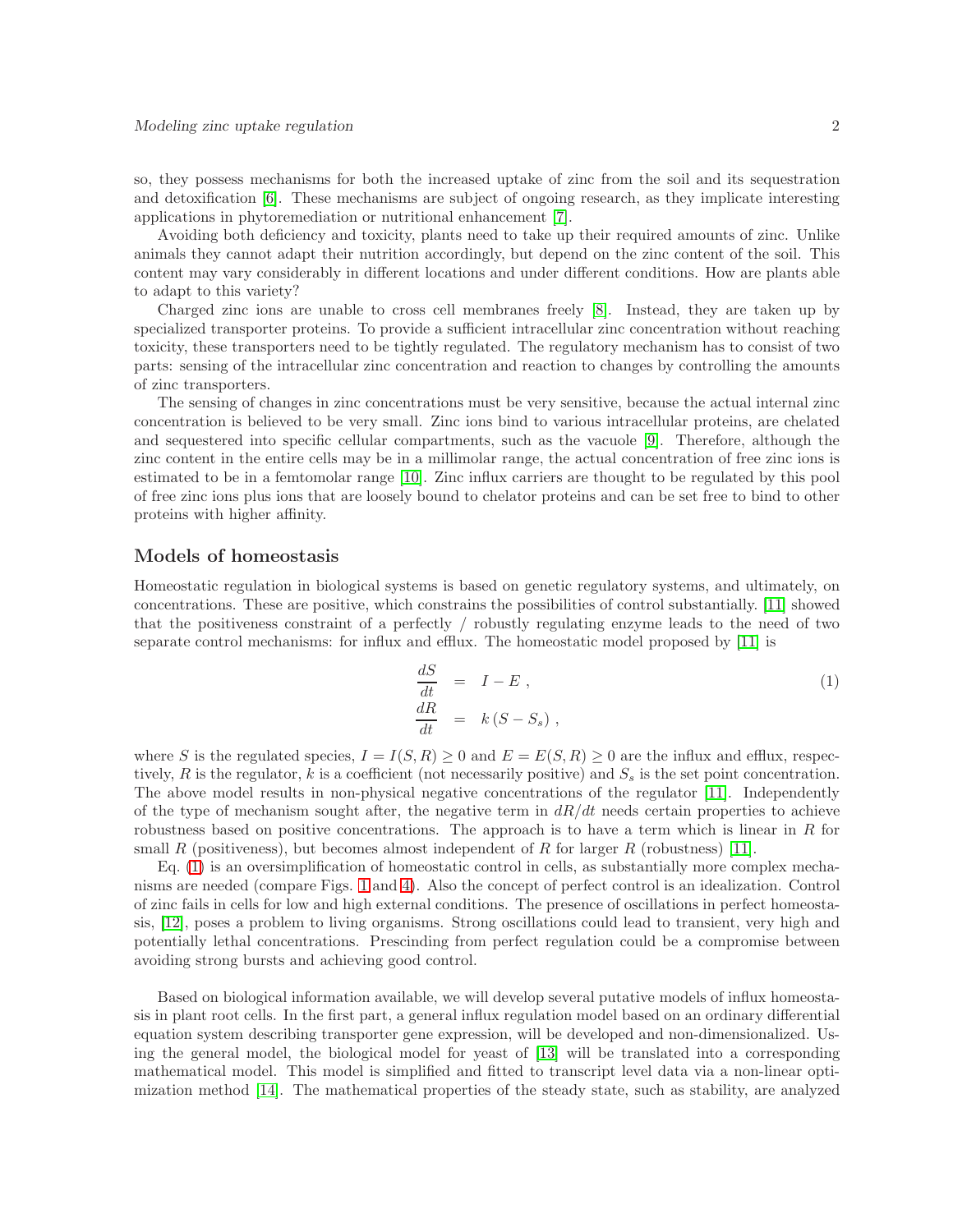and discussed. In the second part, the experiences won with the yeast model are used to pose three models for plant roots. The possibilities are manifold, for which reason we restrict the models to the most simple cases of: activator only, activator with dimerization and activator-inhibitor.

# Results and Discussion

## <span id="page-2-2"></span>General model

The zinc homeostasis mechanisms presented in this manuscript can be arranged into a general model, which will be developed in this section. Zinc homeostasis can be split into two components: short and long term regulation. Short term regulation is fast but rough, while fine tuning is done by long term regulation. The time scale of short term regulation is less than two hours in plant roots [\[15\]](#page-12-4). Long term regulation has a substantially larger time scale of several hours, days, weeks, etc.

We are interested here in short term regulation, which is local in the sense that the processes occur at the level of single cells in plant roots. Signals besides the fluxes seem not to be transmitted between cells or tissues. This is of course not the case for long term homeostatic control, which will rely definitely on signals transmitted from tissue to tissue. The short term response in plant roots and yeast cells is expected to follow similar laws and can be subdivided into the phases

<span id="page-2-0"></span>
$$
sensing \longrightarrow transformation \longrightarrow reaction
$$
 (2)

The zinc status is measured in the sensing phase, decisions are taken in the transduction phase and changes in cytosolic concentration occur in the reaction phase. As mentioned in Section [,](#page-1-1) both influx and efflux can be adapted to achieve homeostatic control. In plant roots as well as in yeast cells, adaptation of the expression of influx transporters poses the major component of zinc regulation [\[15,](#page-12-4) [16\]](#page-12-5).

Based on the concept presented in Eq. [\(2\)](#page-2-0), the models considered in this manuscript have the following structure

Sensing:

$$
\frac{dA_i}{dt} = p_{Ai}(A_i, \ldots) - \left(\sum_{j=1}^{n_I} \beta_{ij} I_j \overline{+ \beta_{Ai} Z} + \gamma_{Ai}\right) A_i, \quad i = 1, \ldots, n_A,
$$
\n
$$
\frac{dI_i}{dt} = \overline{p_{Ii}(I_i, Z, \ldots)} - \left(\sum_{j=1}^{n_A} \beta_{ij} A_j \overline{+ \beta_{Ii} Z} + \gamma_{Ii}\right) I_i, \quad i = 1, \ldots, n_I,
$$
\n
$$
\frac{dT_i}{dt} = \alpha_{Ti} M_i - \gamma_{Ti} T_i \overline{+ \beta_{Ti} T_i Z}, \quad i = 1, \ldots, n_T,
$$
\n
$$
Transduction:
$$
\n
$$
\frac{dG_i}{dt} = \overline{A_i ((1 + \tilde{I}_i)^{-1} - G_i)} - \gamma_{Gi} G_i
$$
\n
$$
\frac{dM_i}{dt} = \overline{\alpha_{Mi} G_i} - \gamma_{Mi} M_i, \quad i = 1, \ldots, n_T,
$$
\n
$$
\frac{dT_i}{dt} = \overline{\alpha_{Ti} M_i} - \gamma_{Ti} T_i - \beta_{Ti} T_i Z}
$$
\n(3)

<span id="page-2-1"></span>Reaction:

$$
\frac{dZ}{dt} = \left[ \sum_{j=1}^{n_T} \alpha_j T_j f(Z^e, K_j^t) - \sum_{j=1}^{n_E} \beta_j E_j f(Z, K_j^e) - \gamma Z \right],
$$

where Z and  $Z^e$  are the cytosolic and external zinc concentrations, respectively,  $A_i$  are activators,  $I_i$ inhibitors,  $T_i$  and  $E_i$  influx and efflux transporters, respectively,  $G_i$  and  $M_i$  the levels of gene expression and mRNA of  $T_i$ , respectively, and  $p_{Ai}$  and  $p_{Ii}$  are model dependent production terms. The total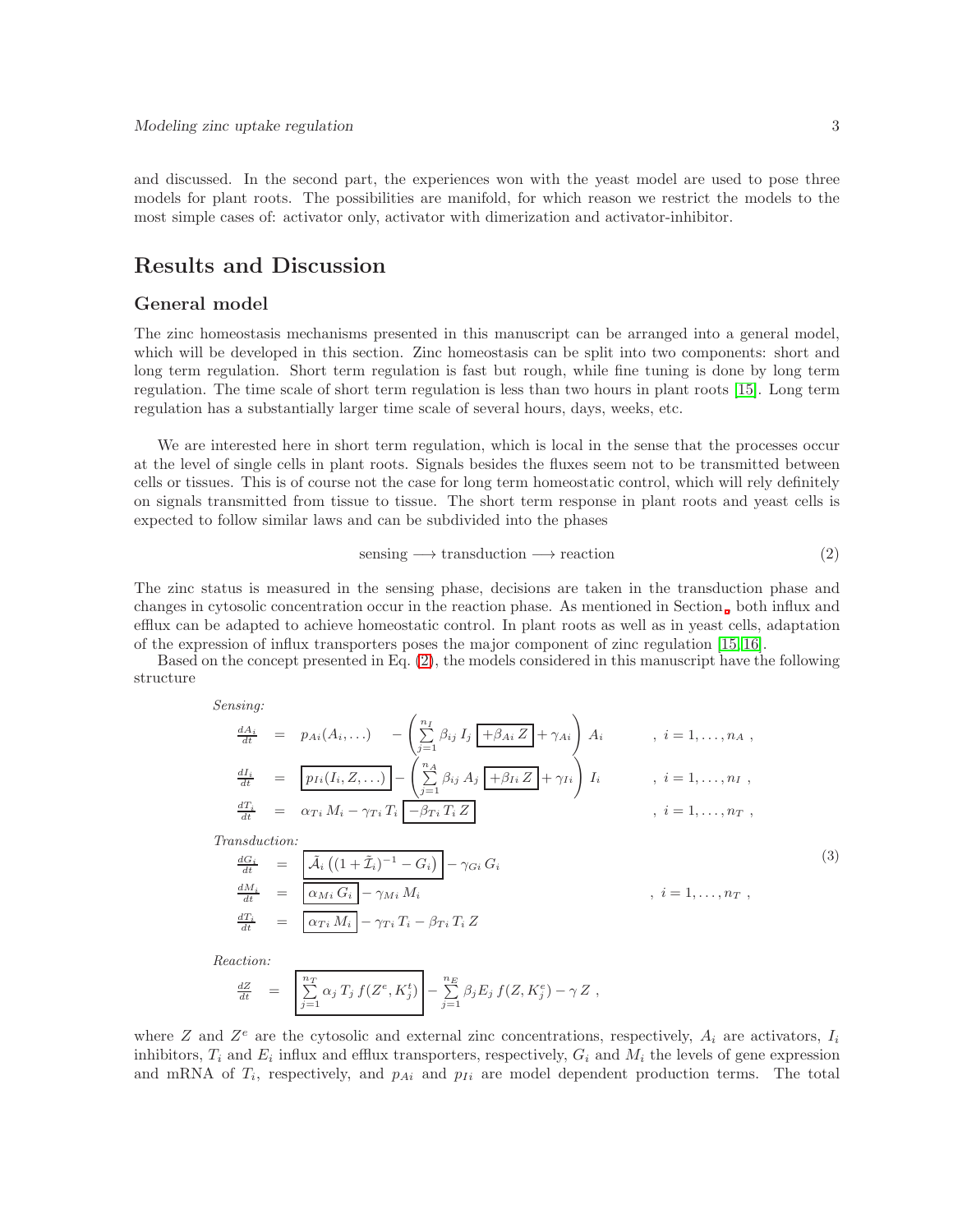activation and repression are

<span id="page-3-0"></span>
$$
\tilde{\mathcal{A}}_i = \sum_{j=1}^{n_A} \alpha_{ij} A_j + \sum_{j,k=1}^{n_A} \alpha_{ij}^k A_j A_k \quad \text{and} \quad \tilde{\mathcal{I}}_i = \sum_{j=1}^{n_I} \kappa_{ij} I_j , \qquad (4)
$$

.

and the function  $f(Z, K)$  describes saturation of the transporters

$$
f(Z, K) = \frac{Z}{Z + K}
$$

Sensing is assumed to take place at the level of the activators  $A_i$  and inhibitors  $I_i$ . The possibility that the transporters  $T_i$  sense the cytosolic zinc concentration Z directly was also introduced. To achieve regulation, the total activation  $\tilde{\mathcal{A}}_i$  has to decrease with higher Z values (see Section [\)](#page-1-1). Transduction is modeled in the usual way [\[17\]](#page-12-6). Three equations per protein are needed, namely for: gene activity  $G_i$ , transcription into  $M_i$  and translation into  $T_i$ . The activators are introduced as essential transcription factors, which activate the gene transcription. The quadratic form in Eq. [\(4\)](#page-3-0) allows to include dimerization. The inhibitors inhibit either the activators or repress through  $\tilde{\mathcal{I}}_i$  directly gene activity. Gene repression was assumed to be non-competitive and fast compared to activation, i.e. it is in quasi-equilibrium and  $\kappa_{ij}$  are equilibrium constants. The reaction phase is described by an equation for the cytosolic zinc concentration, which contains essentially the difference between influx and efflux mediated by  $T_i$  and  $E_i$ , respectively, and a transporter independent consumption  $-\gamma Z$ . Regulation of the efflux transporters  $E_i$ was left out of Eq. [\(3\)](#page-2-1), as these vary only slightly in roots and no information on yeast was available. In essence, these proteins would follow a similar transduction system as the influx transporters  $T_i$ .

Non-dimensionalization of transduction in Eq. [\(3\)](#page-2-1) is straightforward using

$$
M_{0,i} = \frac{\alpha_{Mi}}{\gamma_{Mi}} , \quad T_{0,i} = \frac{\alpha_{Ti}}{\gamma_{Ti}} M_{0,i} , \quad \Gamma_{Ti} = \frac{\beta_{Ti}}{\gamma_{Ti}} Z_0 ,
$$

and the non-dimensionalized total activation and repression

<span id="page-3-1"></span>
$$
\mathcal{A}_{i} = \sum_{j=1}^{n_{A}} K_{ij} A_{j} + \sum_{j,k}^{n_{A}} K_{ij}^{k} A_{j} A_{k} \text{ and } \mathcal{I}_{i} = \sum_{j=1}^{n_{I}} K'_{ij} I_{j} , \qquad (5)
$$

with

$$
K_{ij} = \frac{\alpha_{ij}}{\gamma_{Gi}} A_{0,j}
$$
,  $K_{ij}^k = \frac{\alpha_{ij}^k}{\gamma_{Gi}} A_{0,j} A_{0,k}$ , and  $K'_{ij} = \frac{\kappa_{ij}}{\gamma_{Gi}} I_{0,j}$ .

Reaction is non-dimensionalized by choosing

$$
Z_0 = \frac{\alpha_1}{\gamma} T_{0,1} , \quad \kappa_j = \frac{\alpha_j}{\alpha_1} \frac{T_{0,j}}{T_{0,1}} \quad \text{and} \quad \Gamma_j := \frac{\beta_j}{\gamma} E_{0,j} .
$$

Non-dimensionalization of the sensing equations depends on the particular structure of the production terms. The decay terms can be non-dimensionalized choosing

$$
\Gamma_{ij} = \frac{\beta_{ij}}{\gamma_{Ai}} I_{0,j} , \qquad \Gamma'_{ij} = \Gamma_{ij} \frac{\gamma_{Ai}}{\gamma_{Ii}} \frac{A_{0,j}}{I_{0,j}} , \qquad \Gamma_{Ai} = \frac{\beta_{Ai}}{\gamma_{Ai}} Z_0 , \qquad \Gamma_{Ii} = \frac{\beta_{Ii}}{\gamma_{Ii}} Z_0 ,
$$

while the productions terms still have to be non-dimensionalized accordingly

$$
\frac{1}{\gamma_{Ai} A_{0,i}} p_{Ai}(A_i, \ldots) \quad \text{and} \quad \frac{1}{\gamma_{Ii} I_{0,i}} p_{Ii}(I_i, Z, \ldots) .
$$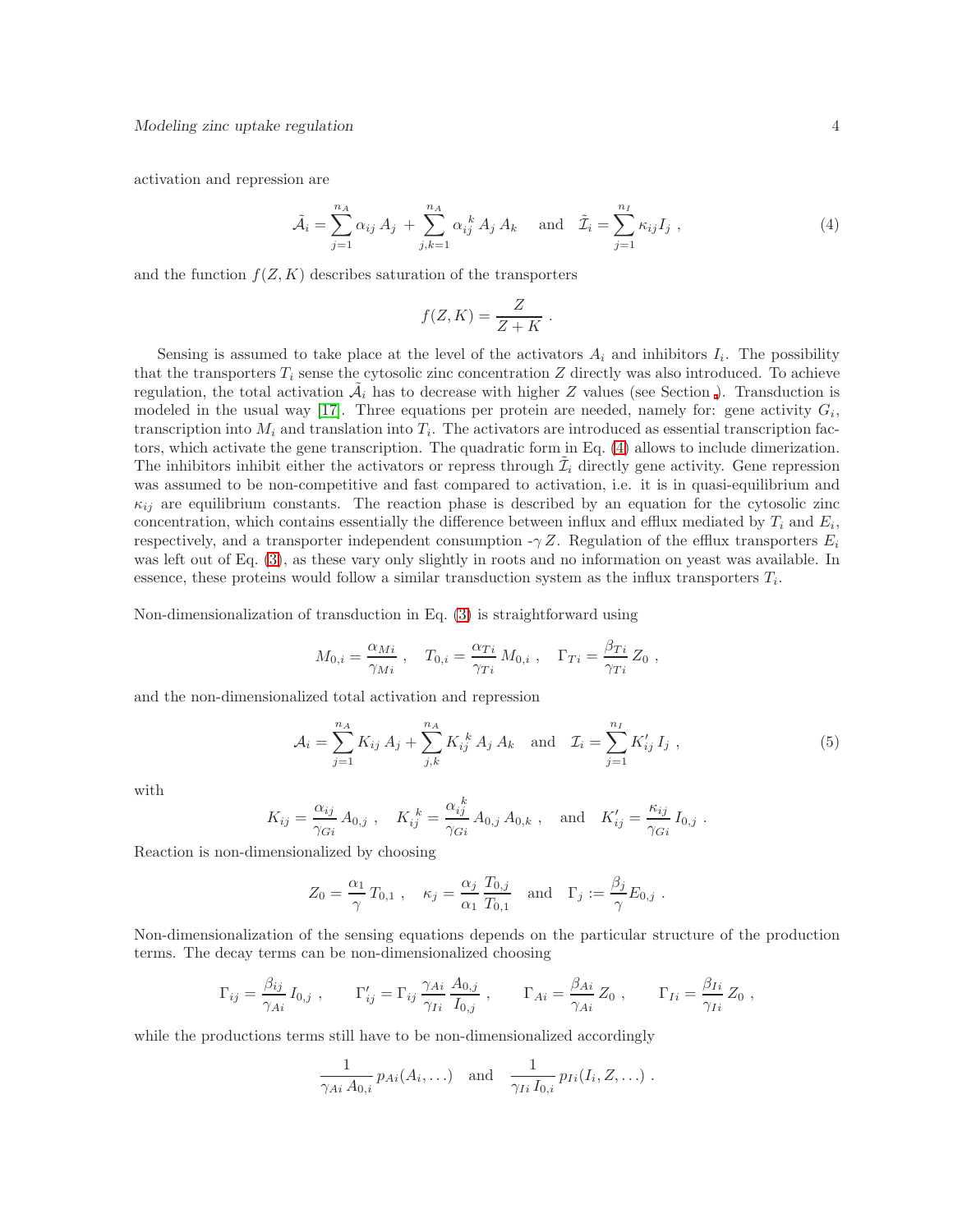## <span id="page-4-0"></span>Yeast

The regulation of zinc uptake in yeast cells (Saccharomyces cerevisiae) has been studied in much detail and found to be a combination of two systems with high and low affinity for zinc ions. A similar distribution of high and low affinity transporters has also been found in wheat plants [\[18\]](#page-12-7) and is thought to exist in other plants as well [\[19\]](#page-12-8). A schematic overview of the system can be seen in Fig. [1.](#page-14-0) Zinc ions are transported with high affinity by ZRT1 (zinc-responsive transporter) and with low affinity by ZRT2, which both belong to the ZIP (zinc-, iron-permease) family. ZRT1 has been found to be strongly regulated by the intracellular zinc concentration and almost exclusively active under conditions of zinc deficiency [\[20\]](#page-12-9). ZRT2 has been reported to guarantee a basic zinc uptake level under normal zinc-replete conditions [\[21\]](#page-12-10) while being repressed under zinc deficiency [\[22\]](#page-12-11). Further studies have shown that both  $ZRT1$  and  $ZRT2$ are activated by the transcription factor ZAP1 (zinc-dependent activator protein) [\[13\]](#page-12-2), which binds to socalled zinc responsive elements (ZREs) in the promoter regions of the respective genes. Under conditions of elevated zinc concentrations, the activity of ZAP1 is reduced and production of ZRT1 and ZRT2 decreases. Inactivation of ZAP1 occurs most likely by direct binding of free zinc ions, although further signaling molecules may also be involved in this process. By binding to its own promoter region, ZAP1 regulates its transcription introducing a positive feedback mechanism and presumably allowing an even stronger response to zinc-limiting conditions, [\[16\]](#page-12-5). In addition to the transcriptional regulation, ZRT1 is also regulated by a post-translational mechanism [\[16\]](#page-12-5). While it is a stable membrane protein under zinc deficient conditions, ZRT1 is ubiquinated and subjected to endocytosis for high intracellular zinc levels. The exact details of this mechanism have been investigated by [\[23\]](#page-12-12), but it is yet unknown whether zinc ions bind directly to ZRT1 to induce its ubiquitination, or whether other zinc-binding proteins are involved. It has been proposed that the combination of transcriptional and post-translational regulation allows for a very quick response to changing environmental conditions and thus prevents a toxic zinc shock, [\[16\]](#page-12-5). An overview of the yeast zinc uptake mechanism is presented in Fig. [1.](#page-14-0)

### Model

As described above, zinc uptake regulation in yeast comprises the two zinc transporters ZRT1 and ZRT2, as well as the transcription factor ZAP1 as the only activator, which is directly inhibited by zinc ions without an inhibitor. The production of the activator, which corresponds to the term  $p_{Ai}(A_i,...)$  in the general model Eq. [\(3\)](#page-2-1), is a system of sensing, transduction and regulation by itself, because ZAP1 acts as its own transcription factor through a positive feedback loop. While ZRT1 is simply activated by ZAP1, ZRT2 is both activated and repressed by the same molecule [\[22\]](#page-12-11). Therefore, we assume a model with two binding sites of ZAP1 close to the ZRT2 gene, one activating and one repressing. The total inactivation  $\mathcal{I}_i$  (see Eq. [\(5\)](#page-3-1)) introduces this mechanism into the general model Eq. [\(3\)](#page-2-1). Here, the inhibitor is equal to the activator and only the ZRT2 gene is affected:  $\mathcal{I}_1 = 0$  and  $\mathcal{I}_2 = K'_2 A$ .

Following the syntax of the general model and the non-dimensionalization derived in Section [,](#page-2-2) we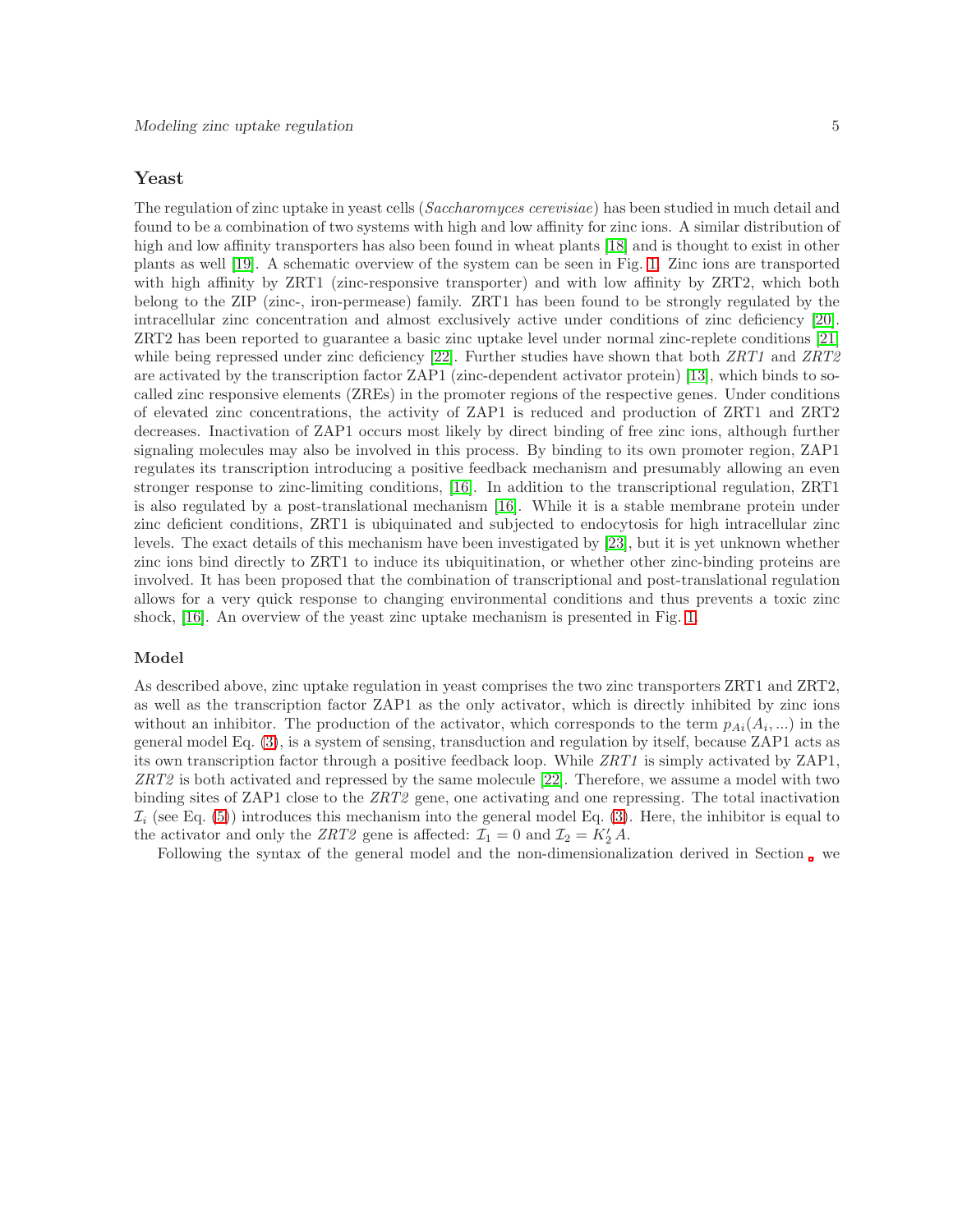obtain the following system

<span id="page-5-0"></span>
$$
\frac{dG_A}{dt} = \gamma_{GA} (K_A A (1 - G_A) - G_A) \n\frac{dM_A}{dt} = \gamma_{MA} (G_A - M_A) \n\frac{dA}{dt} = \gamma_A (M_A - A - \Gamma_A Z A) \n\frac{dG_1}{dt} = \gamma_{G1} (K_1 A (1 - G_1) - G_1), \n\frac{dG_2}{dt} = \gamma_{G2} (K_2 A ((1 + K'_2 A)^{-1} - G_2) - G_2) \n\frac{dM_i}{dt} = \gamma_{Mi} (G_i - M_i), \qquad i = 1, 2 \n\frac{dT_1}{dt} = \gamma_{T1} (M_1 - T_1 - \Gamma_{T1} T_1 Z) \n\frac{dT_2}{dt} = \gamma_{T2} (M_2 - T_2) \n\frac{dZ}{dt} = \gamma (T_1 f (Z^e, K_1^t) + \kappa T_2 f (Z^e, K_2^t) - Z)
$$
\n(6)

The post-translational regulation of ZRT1 is given by the term  $-\gamma_{T1} \Gamma_{T1} T_1 Z$ . For simplicity the term  $-\gamma Z$  accounts for all zinc consumption processes. These may include export from the cell through zinc efflux transporters, sequestration into the vacuole and other compartments as well as binding and chelation of zinc by various proteins in the cytoplasm.

The trivial solution (all species zero) is a steady state of Eq. [\(6\)](#page-5-0). There is at least one non-trivial steady state, which for the activator ZAP1 can be written as a function of the intracellular zinc concentration

<span id="page-5-1"></span>
$$
\overline{A} = \frac{1}{1 + \Gamma_A \overline{Z}} - \frac{1}{K_A}.\tag{7}
$$

For  $\overline{A}$  not to become negative, this equation poses the condition  $K_A > 1 + \Gamma_A \overline{Z}$ , which implies that for large  $\overline{Z}$  the non-trivial and trivial solutions cross. A detailed analysis of this case is presented below. The case of total deficiency brings insight into some of the parameters. We find as expected  $\overline{Z} \to 0$  for  $Z^e \to 0$ , which means that  $\overline{A} \to 1 - 1/K_A$ . From biological point of view,  $\overline{A}$  is expected to shoot to a value near to 1 for total deficiency, which has as a consequence that  $K_A \gg 1$ . Assuming that  $\overline{A} \approx 1$  for  $Z^e \to 0$ , the concentrations of the transporters  $T_1$  and  $T_2$  behave as

$$
\overline{T_1} \to \frac{1}{1 + 1/K_1}
$$
 and  $\overline{T_2} \to \frac{1}{1 + 1/K_2 + K_2'/K_2 + K_2'}$  for  $Z^e \to 0$ .

High affinity of ZRT1 and low affinity of ZRT2, i.e  $T_1 \approx 1$  and  $T_2 \approx 0$  for  $Z^e \to 0$ , are obtained when the conditions  $K_1 \gg 1$  and  $K'_2 + K'_2/K_2 + 1/K_2 \gg 1$  are fulfilled. Considering  $K_2 \approx K_1 \gg 1$ , the second condition is essentially  $K'_2 \gg 1$ . Expression of ZRT2 is maximal for a ZAP1 concentration of  $\overline{A} = (K_2 K_2')^{-1/2}$ , while expression of ZRT1 rises monotonically with  $\overline{A}$  and reaches its highest value for  $Z^e \to 0$ . For a given activation  $K_2$ , repression  $K'_2$  has to be large to shift the expression maximum towards low  $\overline{A}$  and high  $Z^e$ .

Using the quantitative data measured by [\[13\]](#page-12-2) and [\[22\]](#page-12-11), we estimated the model parameters via optimization. These measurements are stationary, and thus, the system could be reduced into one with the four unknowns  $A, T_1, T_2$  and  $Z$ . The parameters obtained are listed in Table [1.](#page-21-0) These reflect perfectly the above conditions for  $K_A$ ,  $K_1$ ,  $K_2$  and  $K'_2$ . The model reproduces very well the measurements (Fig. [2\)](#page-15-0).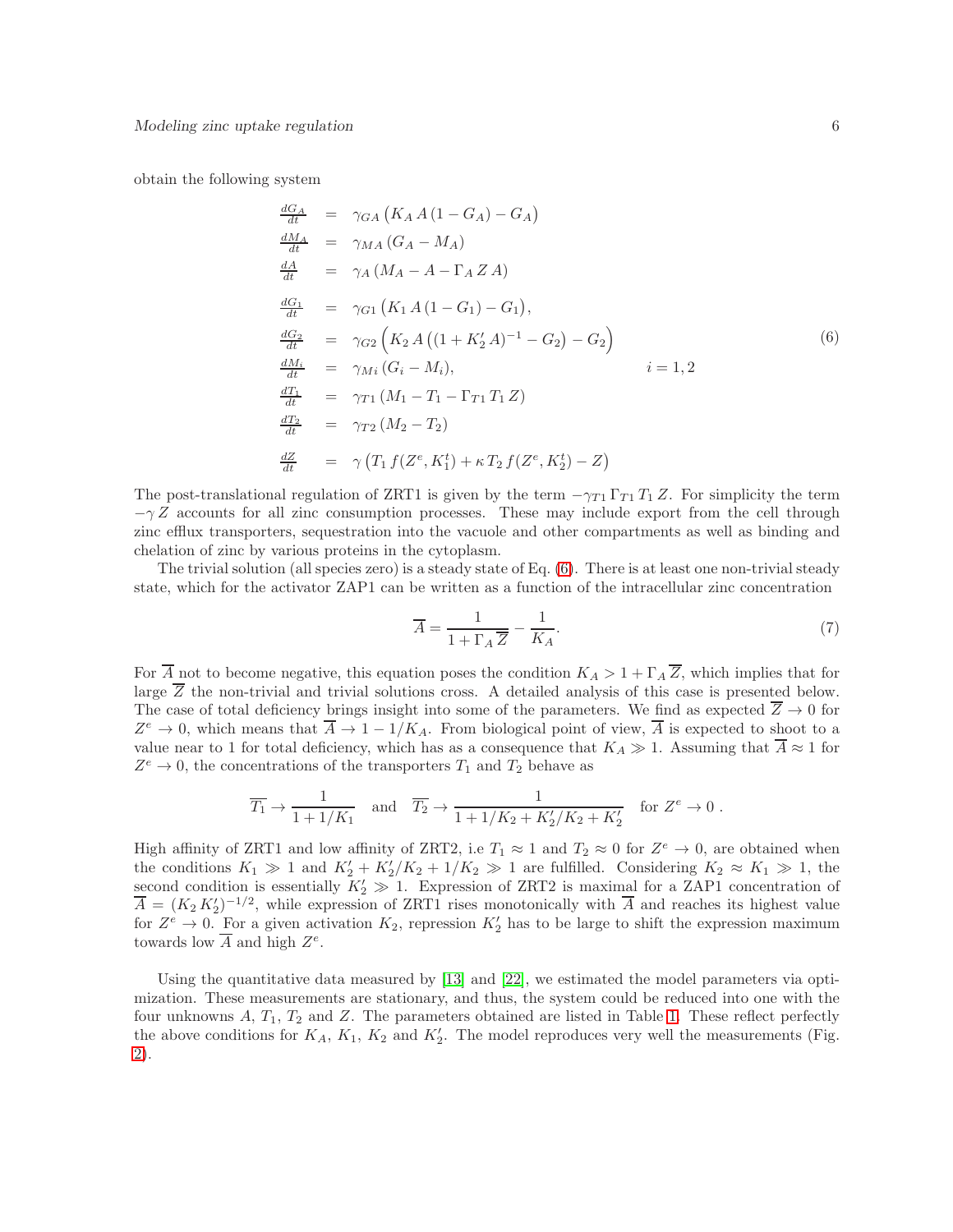#### Roles of ZRT1 and ZRT2

[\[13\]](#page-12-2) proposed that ZRT1 and ZRT2 play different roles in zinc uptake of yeast cells. While ZRT1 is most active only in zinc-deficient cells, ZRT2 is transiently active also in zinc-replete cells with external zinc concentration around  $1000 \mu M$ . This implies that under low external zinc concentrations ZRT1 contributes the most to the overall zinc uptake, while under high external zinc concentration, ZRT2 acts as the major transporter. Such behavior is confirmed by our model.

Fig. [3](#page-16-0) A presents the relative contributions the the total flux. At low external concentrations ZRT1 is responsible for about 80% of flux, while at replete conditions (above 500  $\mu$ M) ZRT2 dominates. ZRT1 seems indeed to act as a high affinity transporter with a Michaelis constant  $K_1^t = 139 \,\mu M$ , while ZRT2 has less affinity reflected by a substantially larger  $K_2^t = 2584 \,\mu M$ . A similar ratio was found by [\[21\]](#page-12-10), although their values are several orders of magnitude lower. This discrepancy comes from the assumption made in [\[21\]](#page-12-10) that the mechanism is based on Michaelis-Menten kinetics and their low values are reproduced when Michaelis-Menten is fitted to our simulations. The affinity of the ZRT1 and ZRT2 systems are not completely determined by  $K_1^t$  and  $K_2^t$ , respectively. These constants have to be larger than the optimal concentration of the corresponding system, as saturated transporters cannot pass information on external zinc status  $(f(Z^e, K_i^t) \approx 1 = \text{const}$  for  $Z^e \gg K_i^t$ . The optimal concentration for ZRT1 is at total deficiency, while  $ZRT2$  is most active at  $430 \,\mu M$  (Fig. [2\)](#page-15-0).

A strong repression of ZRT2 is essential to achieve a maximal expression at high external zinc concentrations (see Table [1\)](#page-21-0). However, a strong repression results also in lower gene activities, which explains why  $ZRT2$  has a much lower expression level than  $ZRT1$  (Fig. [2](#page-15-0) and [\[22\]](#page-12-11)). To counteract the lower expression level, ZRT2 needs either to transport zinc at higher rates or more copies need to be produced. This is reflected by the coefficient  $\kappa$ , which suggests that ZRT2 is six times more effective in transporting zinc than ZRT1. Assuming that ZRT1 and ZRT2 have similar transport rates,  $\kappa \approx 6$  could be a hint for posttranslational regulation of ZRT1, although direct posttranslational regulation via  $\Gamma_{T_1}$  was shown to be not significant here (F-test:  $P > 0.05$ ).

ZRT1 and ZRT2 were found to be activated equally well by ZAP1, as reflected by the small insignificant difference between  $K_1$  and  $K_2$ . The self-activation constant  $K_A$  of ZAP1, is four times smaller than  $K_1$  and  $K_2$ . This suggests that ZRT1 and ZRT2 have four promoters instead of one in ZAP1, which is in concord with the experimental results of [\[13\]](#page-12-2).

## ZAP1 transcriptional feedback

The feedback loop generated by ZAP1 acting as its own transcription factor brings interesting properties into the model. [\[16\]](#page-12-5) proposed that this feedback allows a stronger reaction to zinc-limiting conditions. Our model suggests that the advantage is rather for zinc-replete conditions. The steady state Eq. [\(7\)](#page-5-1) of ZAP1 becomes negative for  $\overline{Z} > (K_A - 1)/\Gamma_A \approx 0.15$  and crosses the trivial steady state. Unless these two steady states exchange their roles, the model would become non-biological at the bifurcation. Based on the fitted parameters, the bifurcation is normally reached at very high external zinc concentrations. To examine the behaviour of the model at the bifurcation, we introduced a ZRT1 and ZRT2 independent path into the cell. The path could for example be another transporter not regulated by ZAP1 and shifts the bifurcation towards lower  $Z^e$ . Without considering any details of these processes, the simplest modification is to include an additional constant zinc influx term  $\alpha_Z$  to the last equation in Eq. [\(6\)](#page-5-0). The bifurcation is illustrated in Fig. [3](#page-16-0) B. There are at least two steady states, where one is trivial  $(\overline{A} = \overline{T_1} = \overline{T_2} = 0$  and  $\overline{Z} = \alpha_Z$ ) and the other is positive for small  $\alpha_Z$ . The stability of these are exchanged at the bifurcation. For low  $\alpha_Z$  the positive steady state is stable, while the trivial steady state is unstable. When the steady states cross at the bifurcation, the trivial solution becomes stable while the now negative steady states becomes unstable. The positive steady state is literally trapped by the trivial steady state. From the biological view the ZAP1 feedback allows the system to completely switch off expression of  $ZAP1$  and thus of  $ZRT1$  and  $ZRT2$ . In a mechanism without feedback,  $ZAP1$  expression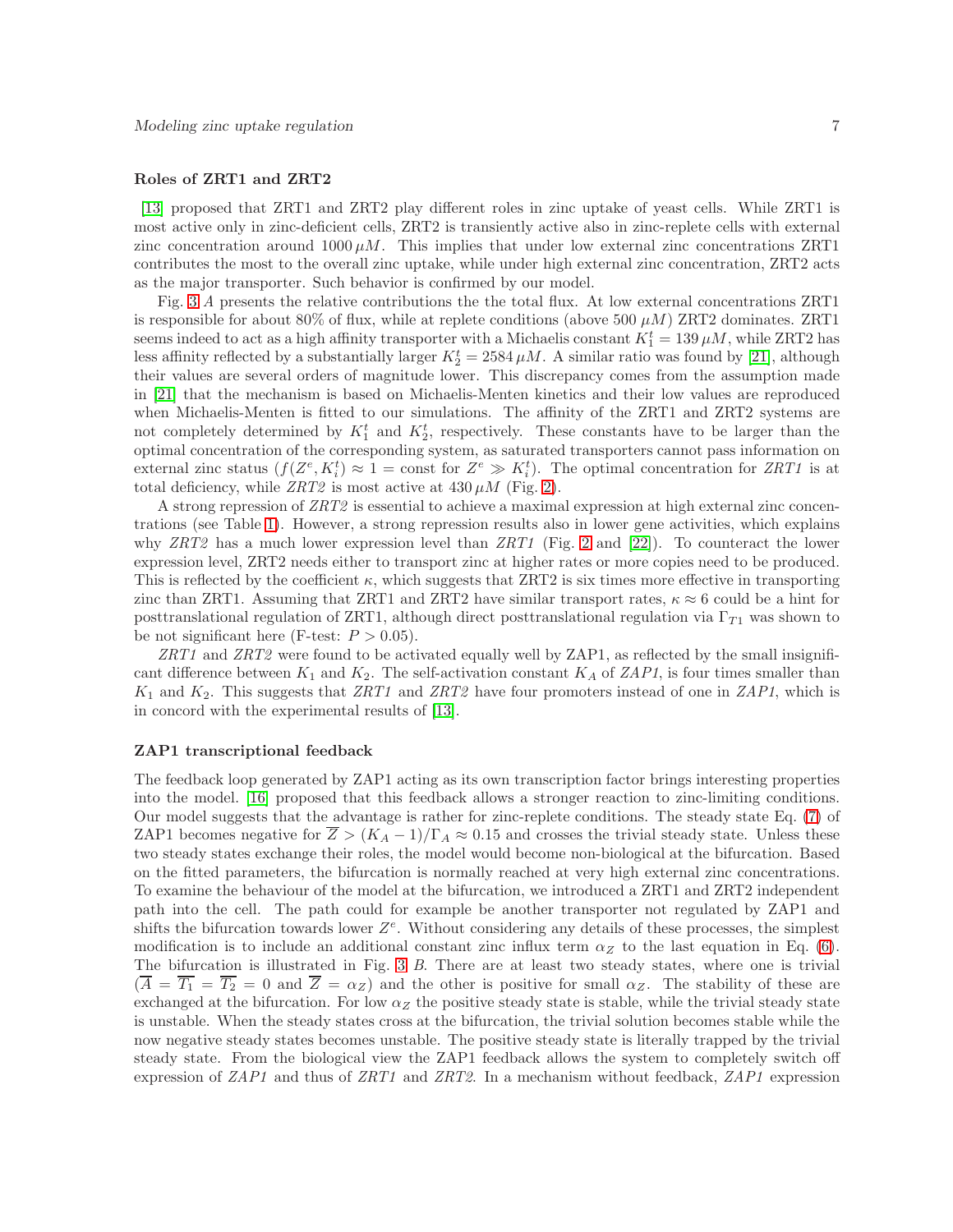would just fall asymptotically to zero for increasing zinc influx. Therefore, we conclude that the feedback of ZAP1 is advantageous for zinc-replete conditions.

## Plant roots

In plants, zinc is taken up from the soil and transported into the root cells. Unlike in unicellular organisms, zinc needs to be transported into further tissues: xylem, stem, leaves, etc. A number of different transporter proteins are involved. There are three families of transporters for zinc: ZIP, HMA (heavymetal-ATPases) and MTP (metal tolerance protein) or CDF (cation diffusion facilitator). Members of the ZIP family are believed to act as influx carriers, including uptake of from the soil (similar to ZRTs in yeast). HMAs accomplish efflux of zinc, e.g. from roots into xylem vessels, while MTPs are involved in sequestration into compartments, such as the vacuole [\[24\]](#page-12-13). The main root influx transporters are ZIP1, ZIP2, ZIP3, ZIP9, and IRT3 [\[25\]](#page-12-14), while ZIP4 localizes to chloroplast [\[19\]](#page-12-8). These transporters are highly expressed under conditions of zinc deficiency, whereas their expression decreases quickly when zinc is added to the media [\[15\]](#page-12-4). The exact mechanism of this regulation is still unknown. Recent results showed that at least ZIP4 in Arabidopsis thaliana is regulated by transcription factors of the basic-region leucine zipper (bZIP) family: bZIP19 and bZIP23, [\[26\]](#page-12-15). These factors bind to a ZDRE (zinc deficiency response element), which found in the upstream regions of the ZIP1, ZIP3, ZIP4, and IRT3.

Unlike the ZAP1 transcription factor in yeast (see Section [\)](#page-4-0), bZIP19 and bZIP23 transcription factors do not have a zinc binding site [\[26\]](#page-12-15). It is unclear how these sense the intracellular zinc status. Existence of further players that bind zinc and act as inhibitors of bZIP19 and bZIP23 have been proposed [\[27\]](#page-12-16). Transcription factors of the bZIP family have been studied in other regulatory networks and are known to be regulated post-transcriptionally in various ways [\[28\]](#page-12-17). Generally, bZIP transcription factors and in particular bZIP19 and bZIP23 act as dimers [\[29\]](#page-13-0). They are partially redundant [\[26\]](#page-12-15) and it is believed that they preferentially form homodimers, but may also interact to constitute heterodimers [\[30\]](#page-13-1).

Our model focuses on the specific transition of zinc into the root cell space. By restricting the model to this specific situation, a similar approach as the one for yeast in Section can be applied. We start with a simple model based on one zinc dependent activator. Hereafter, the advantage of dimerization is analysed and a more involved model based on an activator/inhibitor pair is presented. Using the measurements of [\[15\]](#page-12-4), some of the parameters are obtained via optimization and a F-Test is used to conclude which model is the best. Finally, we analyse the relation between stability and robustness of the activator/inhibitor model.

#### <span id="page-7-0"></span>Activator

Here, we assume that regulation takes place by one zinc dependent transcription factor (see Fig. [4](#page-17-0)  $(i)$  for a scheme). Based on the general model Eq. [\(3\)](#page-2-1), we set  $n_A = n_T = 1$  and  $n_I = 0$  and avoid unnecessary notation by dropping indexes (e.g.  $A = A_1$  and  $K = K_{11}$ , etc.). Sensing is assumed to take place only at the activator level ( $\beta_T = 0$ ). Also the possibility that the activator acts as a dimer is ruled out ( $\alpha_{ij}^k = 0$ ). Efflux transporters are assumed to be non-saturable, allowing to combine efflux/consumption into one term  $-\gamma Z$ . In contrast to the case of yeast in Section, there is no specific information on the production of the activator. To keep the system simple, we introduce a constant pool  $A_0$  of activator, which is distributed into active and inactive molecules. The net production is set to  $\alpha_A(A_0-A)$  and

<span id="page-7-1"></span>
$$
p_A = \alpha_A A_0 \qquad \text{and} \qquad \alpha_A = \gamma_A . \tag{8}
$$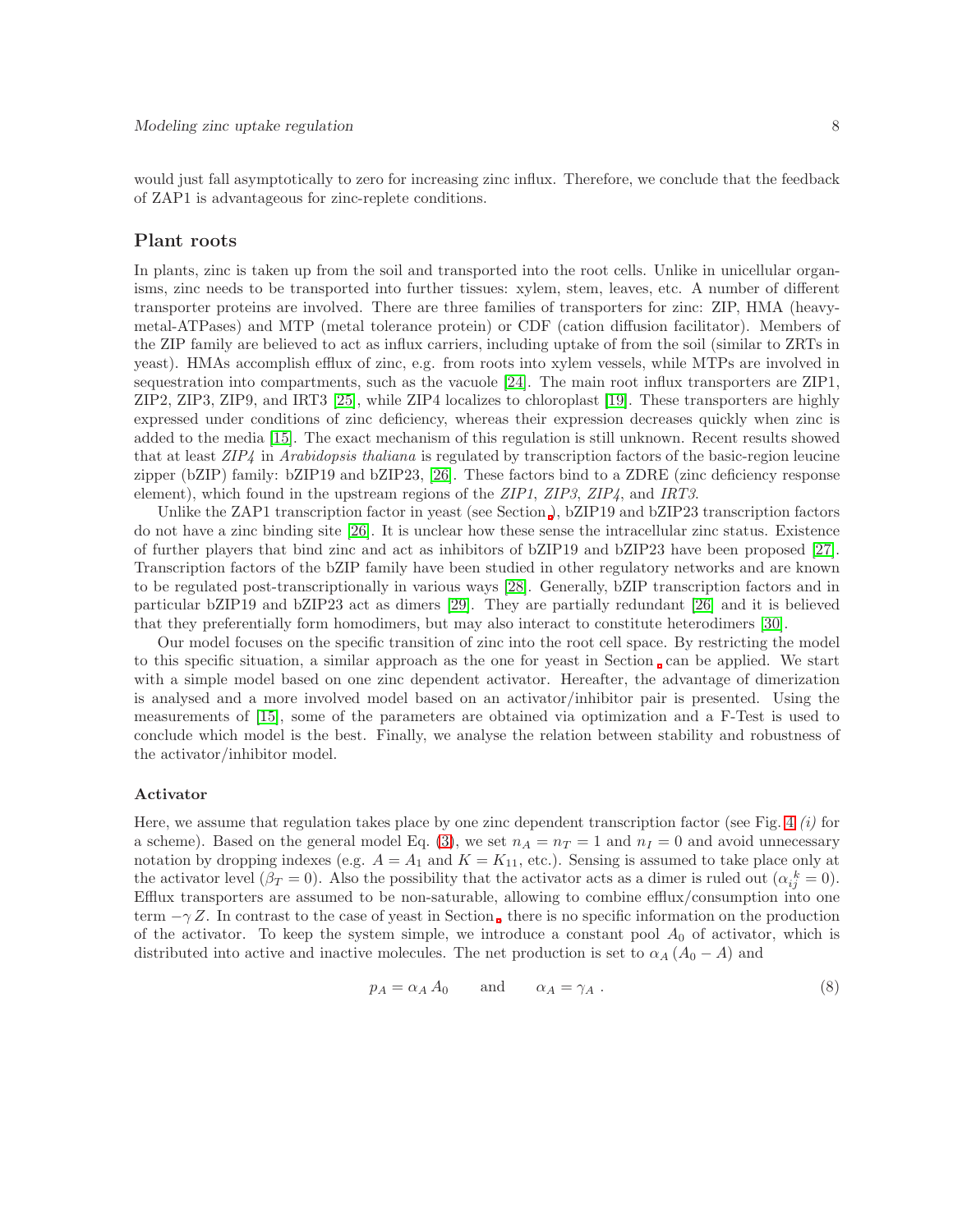The non-dimensionalized system is

<span id="page-8-0"></span>
$$
\frac{dA}{dt} = \gamma_A (1 - (1 + \Gamma_A Z) A) ,
$$
\n
$$
\frac{dG}{dt} = \gamma_G (KA (1 - G) - G) ,
$$
\n
$$
\frac{dM}{dt} = \gamma_M (G - M) ,
$$
\n
$$
\frac{dT}{dt} = \gamma_T (M - T) ,
$$
\n
$$
\frac{dZ}{dt} = \gamma (T f (Z^e, K^t) - Z) ,
$$
\n(9)

with two steady states

<span id="page-8-1"></span>
$$
\overline{T} = \overline{M} = \overline{G} = \frac{K}{K + 1 + \Gamma_A \overline{Z}},
$$
\n
$$
\overline{A} = \frac{1}{1 + \Gamma_A \overline{Z}},
$$
\n
$$
\overline{Z} = \frac{1}{\Gamma_A} \left( -\frac{1}{2} (K + 1) \pm \left( K \Gamma_A f (Z^e, K^t) + \frac{1}{4} (K + 1)^2 \right)^{\frac{1}{2}} \right).
$$
\n
$$
(10)
$$

The steady state with  $Z \leq 0$  is not biologically relevant and is not considered. For total deficiency

$$
\overline{Z} \to 0 \quad \text{and} \quad \overline{G} \to \frac{K}{K+1} \quad \text{for } Z^e \to 0. \tag{11}
$$

Biology suggests that gene expression will shoot to a very high value and  $\overline{G}$  should be near to one:  $K \gg 1$ . For replete conditions

$$
\overline{Z} \rightarrow \frac{1}{\Gamma_A} \left( -\frac{1}{2} (K+1) + \left( K \Gamma_A + \frac{1}{4} (K+1)^2 \right)^{\frac{1}{2}} \right) \qquad \text{for } Z^e \to \infty ,
$$
\n
$$
\overline{G} \rightarrow 1/ \left( \frac{1}{2} \pm \left( \frac{\Gamma_A}{K} + \frac{1}{4} \right)^{\frac{1}{2}} \right) \qquad \text{for } Z^e \to \infty ,
$$
\n(12)

where  $f(Z^e, K^t) \to 1$  and  $K \gg 1$  were used. Biology suggests that gene expression should be small for high external zinc concentrations

<span id="page-8-2"></span>
$$
\Gamma_A \gg K \gg 1 \tag{13}
$$

The steady state for varying  $Z^e$  depends on three parameters K,  $\Gamma_A$  and  $K^t$ . While  $K^t$  is a property of the transporters, K and  $\Gamma_A$  determine gene activity for extreme conditions. A value  $K^t = 13 \mu M$  for ZIP1 was published by [\[25\]](#page-12-14) and used here. Assuming that gene activity reaches at least 95% for total zinc deficiency, one obtains

<span id="page-8-3"></span>
$$
K \ge 20 \tag{14}
$$

Determination of  $K$  from measurements would need data at very low zinc concentrations, which is uncertain and was not available to the authors. For this reason, an empirical value of  $K = 20$  was used. Only  $\Gamma_A$  stays undetermined and a value of 41138 was obtained by fitting the model to published values of ZIP3 expression [\[15\]](#page-12-4). All parameters are listed in Table [2.](#page-22-0)

Fig. [5](#page-18-0) shows the steady state for varying  $Z^e$ . Gene activity falls slowly for increasing  $Z^e$  resulting in a continuously increasing internal zinc concentration. The mechanism breaks for extreme zinc conditions: undersupply at low  $Z^e$  and oversupply for large  $Z^e$ . The reason for oversupply is the activator reacting slowly to changes in  $Z^e$ . The model offers only a mean to set the extreme gene expressions via K and  $\Gamma_A$ , and does not allow to set the transition steepness between these.  $\Gamma_A$  is also very large compared to the value determined for yeast (∼ 60 times larger; Table [1\)](#page-21-0), making the model even more unlikely.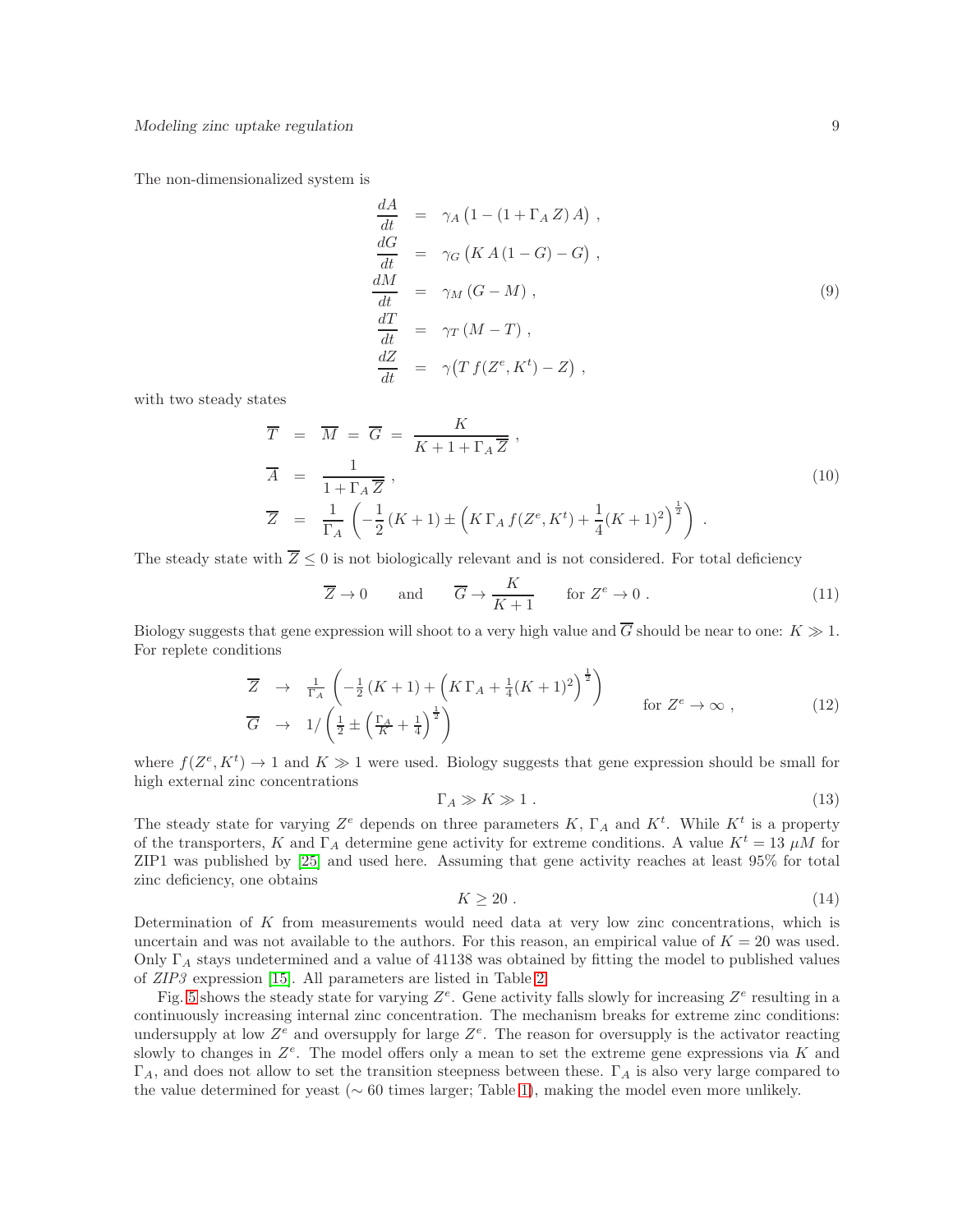### <span id="page-9-0"></span>Dimerization

The transcription factors bZIP19 and bZIP23 are known to act as dimers [\[29\]](#page-13-0). We set  $\alpha_{ij}^k \neq 0$  and  $\alpha_{ij} = 0$  in the general model, so that the activator functions only as a dimer. A scheme of the model is presented in Fig. [4](#page-17-0) (*ii*). The total activation is here  $A = KA^2$ , while the rest stays the same as in Eqs. [\(9\)](#page-8-0) and [\(10\)](#page-8-1), meaning that only gene activity needs to be adapted

$$
\frac{dG}{dt} = \gamma_G \left( K A^2 (1 - G) - G \right),
$$
\n
$$
\overline{G} = \frac{K}{K + (1 + \Gamma_A \overline{Z})^2}.
$$
\n(15)

Because  $1 + \Gamma_A \overline{Z} \leq (1 + \Gamma_A \overline{Z})^2$ , gene activity is smaller with dimerization than without (compare Eq. [\(10\)](#page-8-1)). Gene activity reacts more sensible to changes of zinc status than in the non-dimersing case (Fig. [5\)](#page-18-0). The transition between gene on and off is steeper, rendering a more robust mechanism. Fitting the model to the measurements delivers  $\Gamma_A = 1844$ , which is ca. 20 times smaller than in the non-dimerizing case and substantially nearer to the value for yeast. From an evolutionary point of view, dimerization allowed to down-regulate the transporters more strongly with less binding affinity. Also, by assuming that the variances of the measured values are proportional to these, one finds that  $\chi^2$  is for the model with dimerization less than half as for the one without when fitted to measurements the of [\[15\]](#page-12-4). In total, the model with dimerization outperforms the model of Sec. [,](#page-7-0) although these have the same number of degrees of freedom.

#### Activator/Inhibitor

Including dimerization delivered a better fit to the measurements. However, a systematic deviation for higher  $Z^e$  was found (Fig. [5\)](#page-18-0). Following [\[27\]](#page-12-16) proposition of intermediate steps in sensing, we propose a mechanism involving an activator/inhibitor pair. Assume that these interact when they are not bound to the DNA, the pairs cannot activate the gene and zinc is sensed only by the inhibitor (Fig. [4](#page-17-0)  $(iii)$ ). Applying this assumptions to the general model Eq. [\(3\)](#page-2-1) delivers  $n_A = n_I = n_T = 1$ . As in Sec., dimerization is included by using the total activation  $A = K A^2$ . Production of activator is set as in the activator only model (Eq. [\(8\)](#page-7-1)). Sensing occurs at the level of the inhibitor

$$
p_I = \alpha_I I_0 Z
$$
,  $\alpha_I = \beta_I$  and  $\beta_A = 0$ .

Transcription and translation are the same as in the dimerizing activator case. The equation for Z stays the same, meaning that the main differences to Eq. [\(9\)](#page-8-0) are

$$
\begin{array}{rcl}\n\frac{dG}{dt} & = & \gamma_G \left( K \, A^2 \left( 1 - G \right) - G \right), \\
\frac{dA}{dt} & = & \gamma_A \left( 1 - \Gamma \, A \, I - A \right), \\
\frac{dI}{dt} & = & \gamma_I \left( \Gamma_I \, Z - \Gamma' \, A \, I - \left( 1 + \Gamma_I \, Z \right) I \right).\n\end{array} \tag{16}
$$

If Z is considered to be a parameter in the above system, the steady state is

$$
\overline{G} = \frac{K}{K + (1 + \Gamma \overline{I})^2},
$$
\n
$$
\overline{A} = \frac{1}{1 + \Gamma \overline{I}},
$$
\n
$$
\overline{I} = \frac{1}{2} \left( \frac{\overline{Z} - \zeta}{\overline{Z} + \xi} - \frac{1}{\Gamma} \right) \pm \left( \frac{1}{\Gamma} \frac{\overline{Z}}{\overline{Z} + \xi} + \frac{1}{4} \left( \frac{\overline{Z} - \zeta}{\overline{Z} + \xi} - \frac{1}{\Gamma} \right)^2 \right)^{\frac{1}{2}},
$$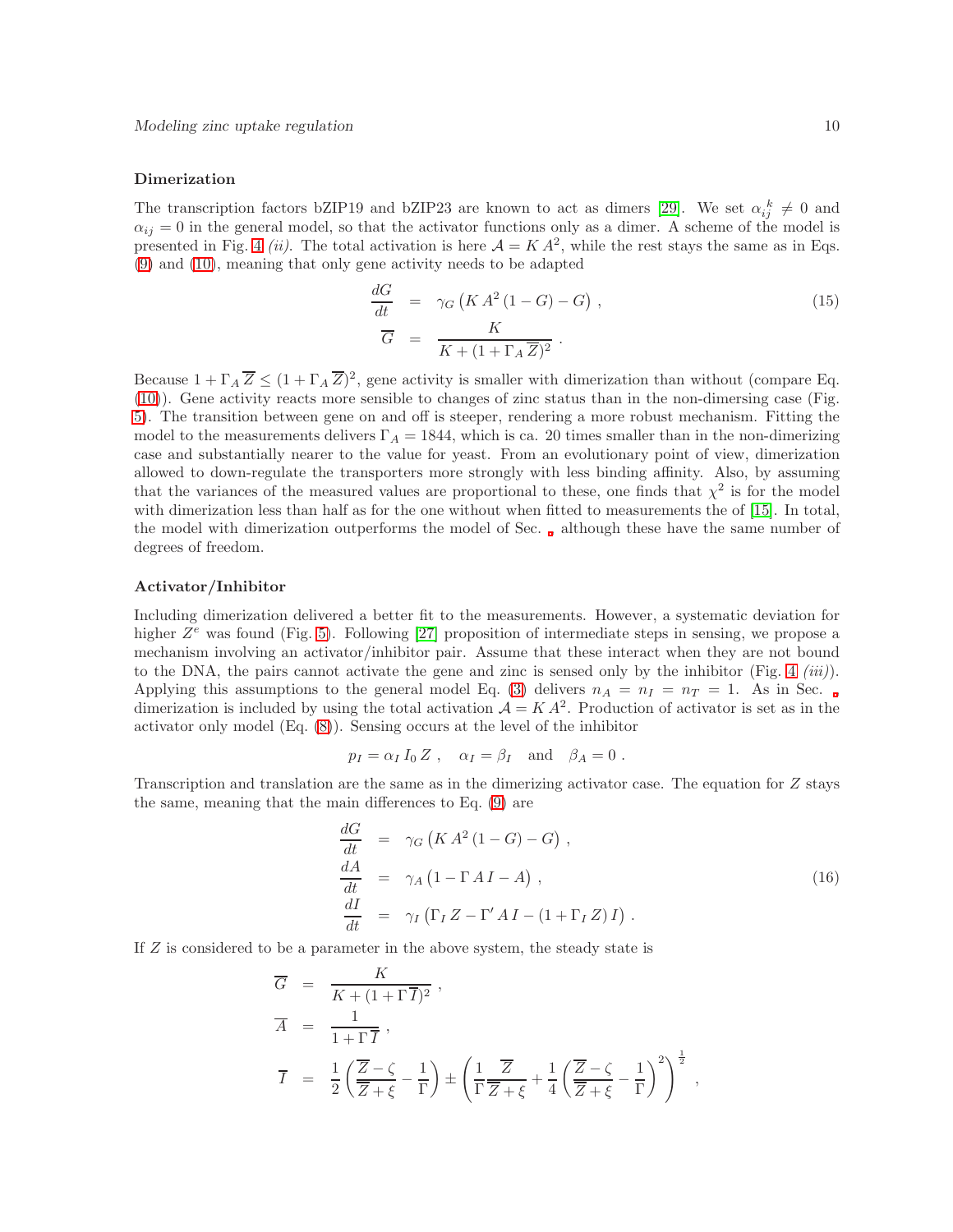where  $\zeta = \Gamma'/\Gamma\Gamma_I$  and  $\xi = 1/\Gamma_I$ . The solution with  $\overline{I} < 0$  is biologically irrelevant. For totally deficient conditions

$$
\overline{I} \to 0
$$
,  $\overline{A} \to 1$  and  $\overline{G} \to \frac{K}{K+1}$  for  $Z^e \to 0$ .

The case of very high external zinc needs to include the expression for  $\overline{Z}$ . Instead of determining what happens for  $Z^e \to \infty$ , we determine the behavior for large internal concentrations

$$
\overline{I} \to 1
$$
,  $\overline{A} \to \frac{1}{1+\Gamma}$  and  $\overline{G} \to \frac{K}{K+(1+\Gamma)^2}$  for  $\overline{Z} \to \infty$ .

The same biological conditions as those listed in Eqs. [\(13\)](#page-8-2) and [\(14\)](#page-8-3) are found here. In contrast to the activator models, gene activity does not go to zero for  $\overline{Z} \to \infty$ . Again, the constants Γ and K determine gene activity for extreme zinc statuses. The steady state values depend on two more constants:  $\zeta$  and ξ. The first term in  $\overline{I}$  is zero for  $\overline{Z} \approx \zeta$ . For  $\overline{Z} < \zeta$  the term is negative and has to be compensated by the slightly larger square root term. Is  $Z > \zeta$ , then  $\overline{I}(\overline{Z})$  grows fast, inhibits the activator and leads to a strong reduction of gene activity (compare Fig. [6](#page-19-0) A). Thus,  $\zeta$  determines the internal zinc concentration for switching the gene from on to off. The constant  $\xi$  determines the steepness of the transition between the on and off states (Fig. [6](#page-19-0) B). A small  $\xi$  corresponds to a strong binding affinity  $\Gamma_I$  between zinc and inhibitor. The switching steepness is also affected by  $\Gamma$ , as it weights the first term under the root. Large Γ result in steeper switches (effect similar to decreasing  $ξ$ ; Fig. [7](#page-20-0) B).

The activator/inhibitor model renders a better and more robust homeostatic control mechanism than the activator only models (Fig. [5\)](#page-18-0). The reason is the steep genetic switch obtained by the inclusion of an inhibitor, which reacts strongly to the internal zinc status (Fig. [6\)](#page-19-0). Fitting the model to the measurements delivered  $\Gamma = 38$  and  $\zeta = 4.4 \cdot 10^{-3}$  (Table [2\)](#page-22-0).  $\xi$  cannot be determined by a fit, because a robust mechanism is sought after and in that regime the model becomes almost independent of  $\xi$  (compare Fig. [6](#page-19-0) B). Therefore, a value of the same order as  $\Gamma_A$  for yeast was used  $(\xi = 10^{-3} \Rightarrow \Gamma_I = 1000$  and  $\Gamma_A = 714$ for yeast). The model describes the measurements very well (Fig. [5\)](#page-18-0), which is also a consequence of the small number of degrees of freedom. No systematic deviation for large  $Z^e$  was found for this model. An F-Test showed that the activator/inhibitor model performs better irrespective of having one parameter more  $(P < 0.05)$ .

#### Robustness and instability

[\[12\]](#page-12-1) showed that a perfect homeostatic control can lead to undamped oscillations. In the case of a toxic compound, oscillations could imply lethal peaks. Therefore, the stability of the activator/inhibitor model was analysed. Dynamics and stability depend on the time scales involved in the mechanism. The authors could not find published values for these. Similar values to those listed in [\[31\]](#page-13-2) were used, where the products were assumed to decay four times slower than gene activity. The reader should keep in mind that the specific choice of the time scales influences stability, but the relation between robustness and instability found below should keep its validity.

Γ sets the robustness of the activator/inhibitor mechanism by increasing the steepness of the genetic switch. This leads also to instability of the steady state and to undamped oscillations (Fig. [7\)](#page-20-0). The oscillation amplitudes for  $10 \Gamma$  are shown in the graphs. The model is stable for the nominal parameters (Table [2\)](#page-22-0). Increasing robustness via  $\Gamma$  lead to instability (Fig. [7](#page-20-0) A). During one oscillation period the internal zinc concentration reached up to 3.5 times the steady state value, meaning that strong and possible toxic periodic peaks of zinc are produced. These peaks exceed the steady state values of the less robust mechanism (Fig.  $7 B$ ). Toxicity for high external zinc conditions could be either because of stable high internal zinc concentrations (non-robust mechanism) or due to toxic high amplitude oscillations (robust mechanism). Reducing robustness could be a strategy to avoid strong zinc bursts and cell might use other mechanisms to damp strong oscillations, such as buffering and sequestration.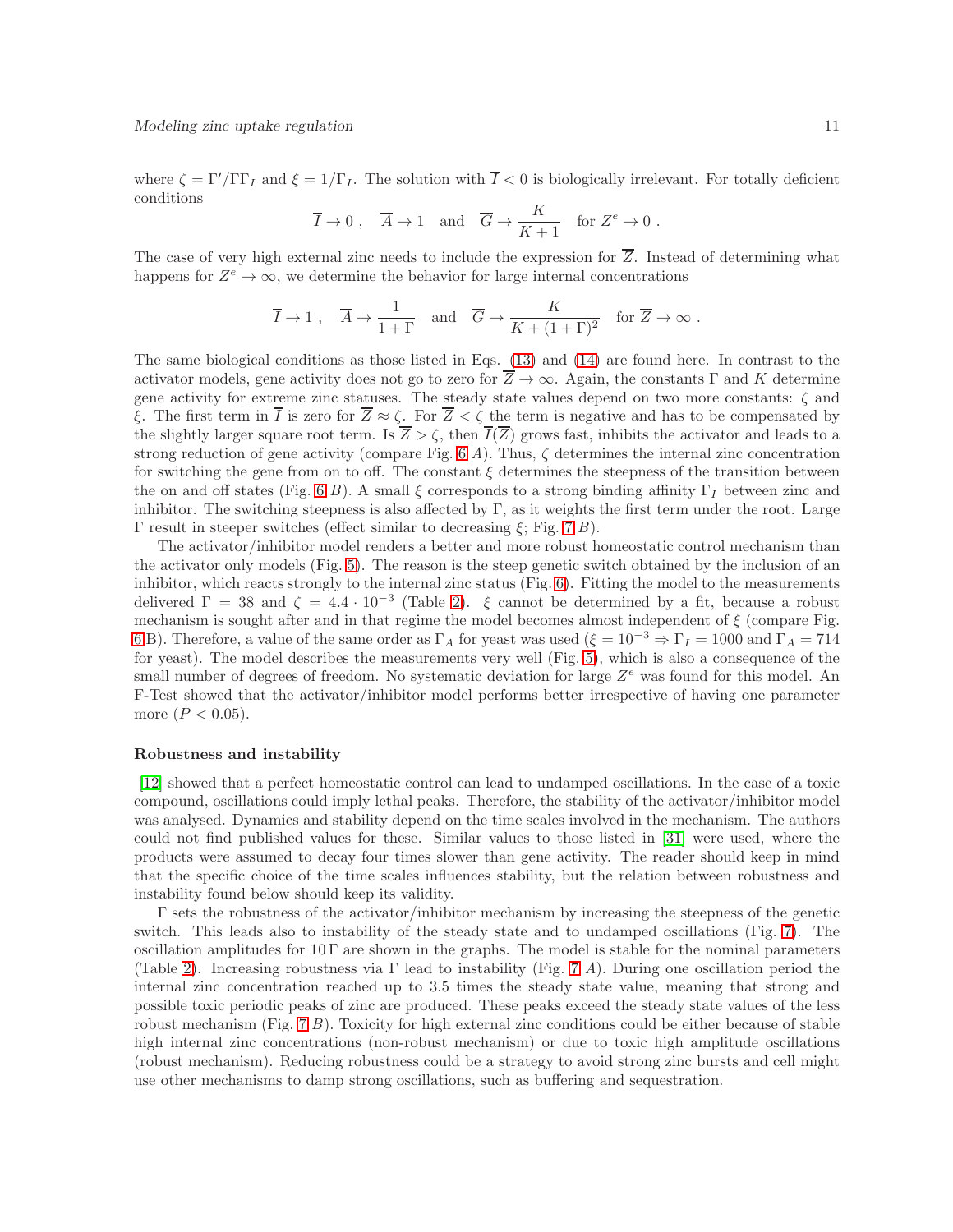# Methods

The ordinary differential equation systems were simulated with either an explicit eighth-order Runge-Kutta method or an implicit Rosenbrock stepper for stiff differential equations. Steady states were calculated by Newton's method in combination with a path following method for varying parameters. Jacobians were calculated analytically. The model parameters were determined by fitting the model to measurements. For this purpose, Brent's algorithm was applied to minimize  $\chi^2$  [\[14,](#page-12-3)32]. The standard deviation of a measurement was assumed to be proportional to its value and the relative error (17%) was chosen such to obtain a reduced  $\chi^2$  of the order of one. This way, low and high values had the same weights and were fitted equally well. Penalties were added to  $\chi^2$  to avoid negative parameter values. The confidence intervals were obtained by calculation of the covariance matrix via the Hessian of  $\chi^2$  [\[32\]](#page-13-3). The measurements in [\[13,](#page-12-2) [22\]](#page-12-11) were combined and scaled correctly. Determination of part of the scaling factors were included into the fitting process, while the rest was prescribed with given values (personal communication of D. Eide).

# Acknowledgments

The authors thank Ansgar Bohman for his helpful comments and David Eide for supplying the yeast data scaling factors.

# <span id="page-11-0"></span>References

- 1. Sommer A, Lipman C (1926) Evidence on the indispensable nature of zinc and boron for higher green plants. Plant Physiol 1: 231-249.
- <span id="page-11-1"></span>2. Cakmak I (2000) Possible roles of zinc in protecting plant cells from damage by reactive oxygen species. New Phytol 146: 185-205.
- <span id="page-11-2"></span>3. Yamasaki S, Sakata-Sogawa K, Hasegawa A, Suzuki T, Kabu K, et al. (2007) Zinc is a novel intracellular second messenger. J Cell Biol 177: 637-645.
- <span id="page-11-4"></span><span id="page-11-3"></span>4. Broadley MR, White PJ, Hammond JP, Zelko I, Lux A (2007) Zinc in plants. New Phytol 173: 677-702.
- 5. Zhao F, Lombi E, Breedon T, McGrath S (2000) Zinc hyperaccumulation and cellular distribution in Arabidopsis halleri. Plant Cell Environ 23: 507-514.
- <span id="page-11-5"></span>6. Macnair MR, Bert V, Huitson SB, Saumitou-Laprade P, Petit D (1999) Zinc tolerance and hyperaccumulation are genetically independent characters. Proc R Soc Lond B 266: 2175-2179.
- <span id="page-11-6"></span>7. Chaney RL, Malik M, Li YM, Brown SL, Brewer EP, et al. (1997) Phytoremediation of soil metals. Curr Opin Biotech 8: 279-284.
- <span id="page-11-8"></span><span id="page-11-7"></span>8. Alberts B, Johnson A, Lewis J, Raff M, Roberts K, et al. (2002) Molecular Biology of the Cell. Garland Science New York.
- 9. Clemens S (2001) Molecular mechanisms of plant metal tolerance and homeostasis. Planta 212: 475-486.
- <span id="page-11-9"></span>10. Outten CE, O'Halloran TV (2001) Femtomolar sensitivity of metalloregulatory proteins controlling zinc homeostasis. Science 292: 2488-2492.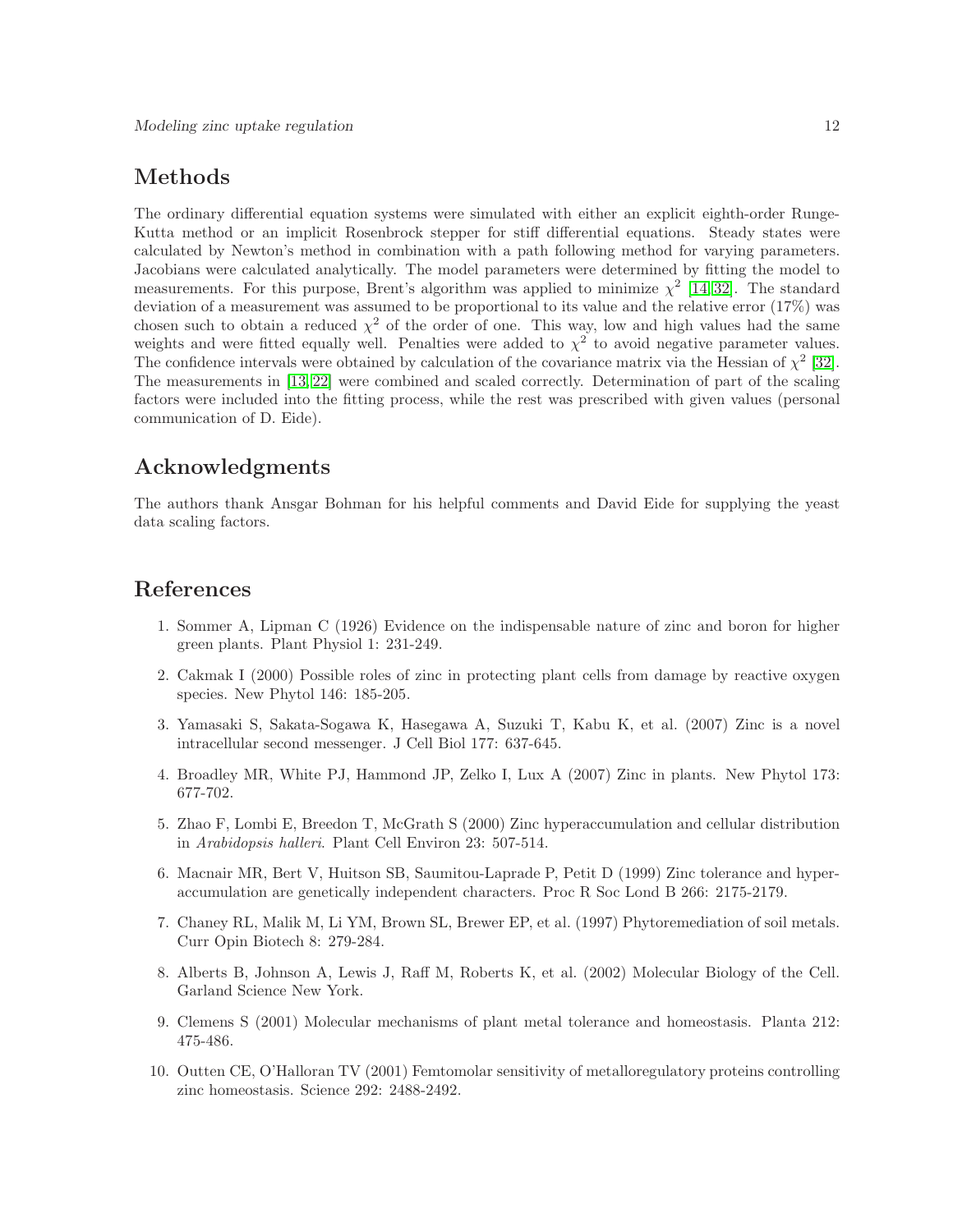- <span id="page-12-1"></span><span id="page-12-0"></span>11. Ni XY, Drengstig T, Ruoff P (2009) The control of the controller: Molecular mechanisms for robust perfect adaptation and temperature compensation. Biophys J 97: 1244 – 1253.
- <span id="page-12-2"></span>12. Jolma IW, Ni XY, Rensing L, Ruoff P (2010) Harmonic oscillations in homeostatic controllers: Dynamics of the p53 regulatory system. Biophys J 98: 743 – 752.
- 13. Zhao H, Butler E, Rodgers J, Spizzo T, Duesterhoeft S, et al. (1998) Regulation of zinc homeostasis in yeast by binding of the ZAP1 transcriptional activator to zinc-responsive promoter elements. J Biol Chem 273: 28713-28720.
- <span id="page-12-4"></span><span id="page-12-3"></span>14. Gegenfurtner KR (1992) PRAXIS: Brent's algorithm for function minimization. Behav Res Meth Ins C 24: 560 – 564.
- 15. Talke IN, Hanikenne M, Krämer U (2006) Zinc-dependent global transcriptional control, transcriptional deregulation, and higher gene copy number for genes in metal homeostasis of the hyperaccumulator Arabiodpsis halleri. Plant Physiol 142: 148-167.
- <span id="page-12-6"></span><span id="page-12-5"></span>16. Eide DJ (2003) Multiple regulatory mechanisms maintain zinc homeostasis in Saccharomyces cerevisiae. J Nutr 133: 1532-1535.
- <span id="page-12-7"></span>17. Keener J, Sneyd J (2009) Mathematical Physiology I: Cellular Physiology. Springer Science+Business Media.
- 18. Hacisalihoglu G, Hart JJ, Kochian LV (2001) High- and low-affinity zinc transport systems and their possible role in zinc efficiency in bread wheat. Plant Physiol 125: 456-463.
- <span id="page-12-9"></span><span id="page-12-8"></span>19. Guerinot ML (2000) The ZIP family of metal transporters. Biochim Biophys Acta 1465: 190-198.
- 20. Zhao H, Eide D (1996) The yeast ZRT1 gene encodes the zinc transporter protein of a high-affinity uptake system induced by zinc limitation. PNAS 93: 2454-2458.
- <span id="page-12-11"></span><span id="page-12-10"></span>21. Zhao H, Eide D (1996) The ZRT2 gene encodes the low affinity zinc transporter in Saccharomyces cerevisiae. J Biol Chem 271: 23203-23210.
- 22. Bird AJ, Blankman E, Stillman DJ, Eide DJ, Winge DR (2004) The Zap1 transcriptional activator also acts as a repressor by binding downstream of the TATA box in ZRT2. EMBO J 23: 1123-1132.
- <span id="page-12-12"></span>23. Gitan RS, Shababi M, Kramer M, Eide DJ (2003) A cytosolic domain of the yeast Zrt1 zinc transporter is required for its post-translational inactivation in response to zinc and cadmium. J Biol Chem 278: 39558-39564.
- <span id="page-12-14"></span><span id="page-12-13"></span>24. Palmer CM, Guerinot ML (2009) Facing the challenges of Cu, Fe and Zn homeostasis in plants. Nat Chem Biol 5: 333-340.
- 25. Grotz N, Fox T, Connolly E, Park W, Guerinot ML, et al. (1998) Identification of a family of zinc transporter genes from Arabidopsis that respond to zinc deficiency. PNAS 95: 7220-7224.
- <span id="page-12-15"></span>26. Assunção AG, Herrero E, Lin YF, Huettel B, Talukdar S, et al. (2010) Arabidopsis thaliana transcription factors bZIP19 and bZIP23 regulate the adaptation to zinc deficiency. PNAS 107: 10296- 10301.
- <span id="page-12-16"></span>27. Assunção AG, Schat H, Aarts MG (2010) Regulation of the adaptation to zinc deficiency in plants. Plant Signal Behav 5: 1553-1555.
- <span id="page-12-17"></span>28. Schütze K, Harter K, Chaban C (2008) Post-translational regulation of plant bZIP factors. Trends Plant Sci 13: 247-255.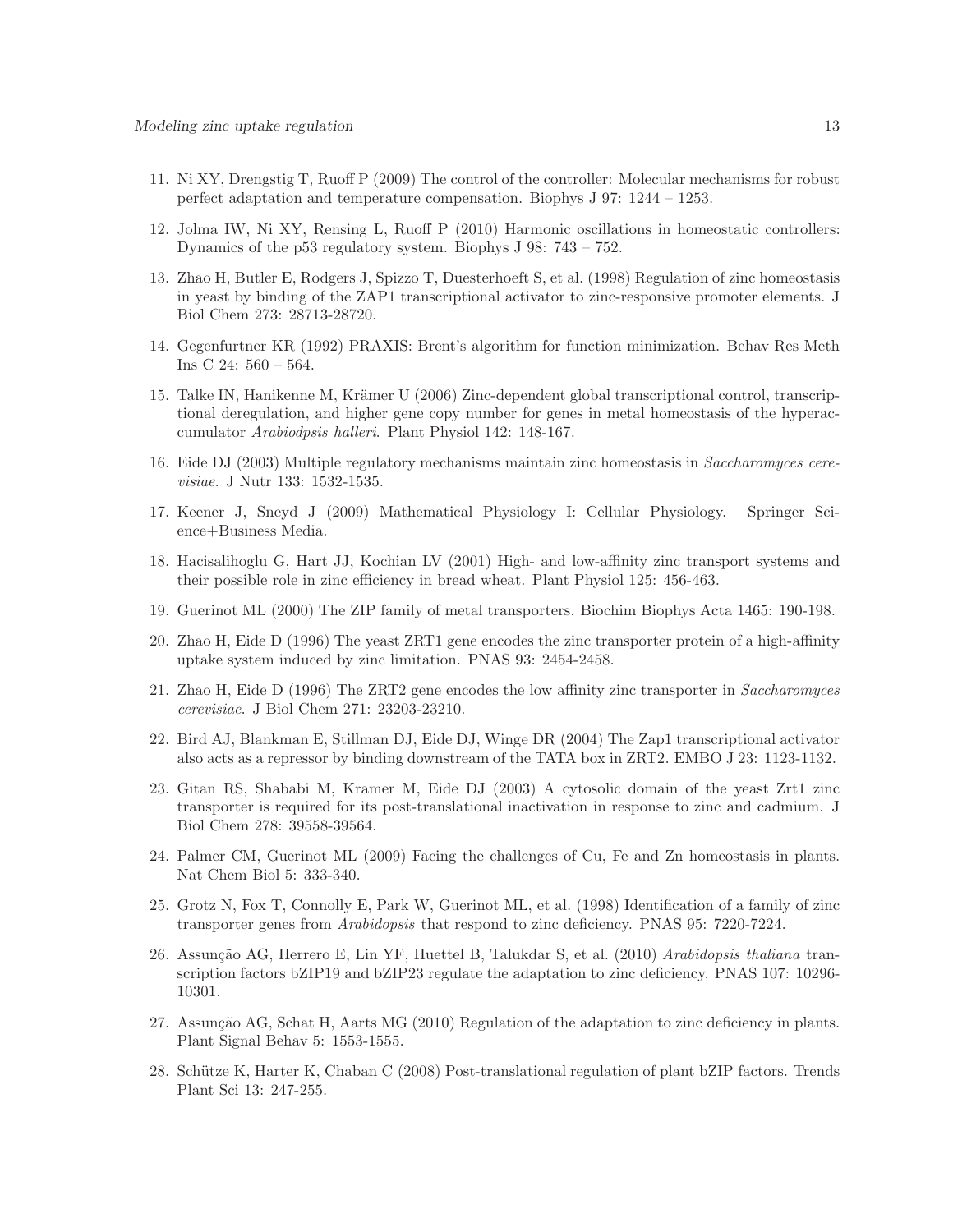- <span id="page-13-0"></span>29. Jakoby M, Weisshaar B, Dröge-Laser W, Vicente-Carbajosa J, Tiedemann J, et al. (2002) bZIP transcription factors in Arabidopsis. Trends Plant Sci 7: 106-111.
- <span id="page-13-1"></span>30. Deppmann CD, Alvania R, Taparowsky EJ (2006) Cross-species annotation of basic leucine zipper factor interactions: Insight into the evolution of closed interaction networks. Mol Biol Evol 23: 1480-1492.
- <span id="page-13-2"></span>31. Cook DL, Gerber AN, Tapscott SJ (1998) Modeling stochastic gene expression: Implications for haploinsufficiency. Proc Natl Acad Sci USA 95: 15641 – 15646.
- <span id="page-13-3"></span>32. Bevington PR, Robinson DK (2003) Data Reduction and Error Analysis for the Physical Sciences. McGraw-Hill.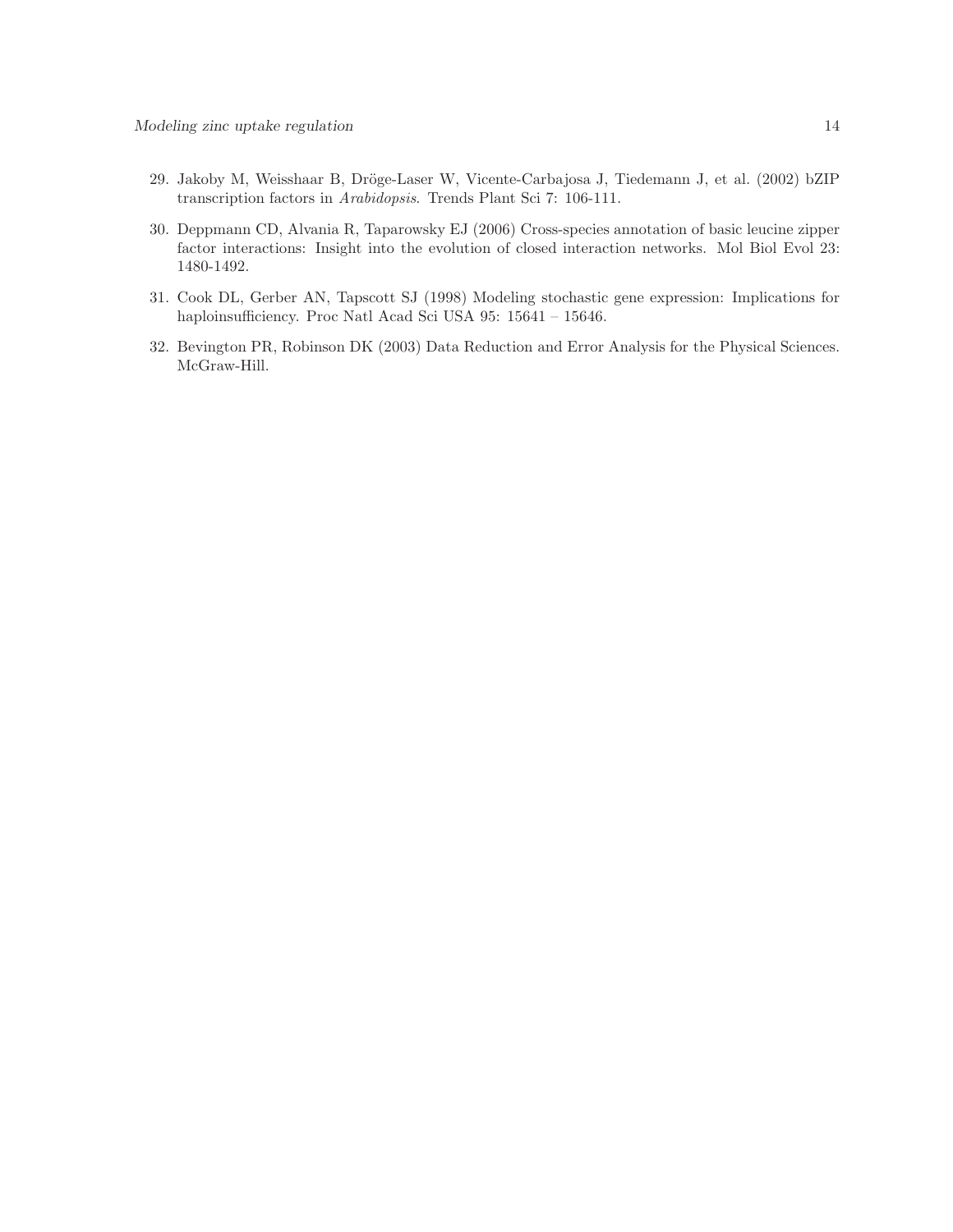# <span id="page-14-0"></span>Figures



Figure 1. Yeast: scheme of zinc influx regulation model. ZAP1 is inactivated by zinc and activates transcription of the transporters ZRT1 and ZRT2.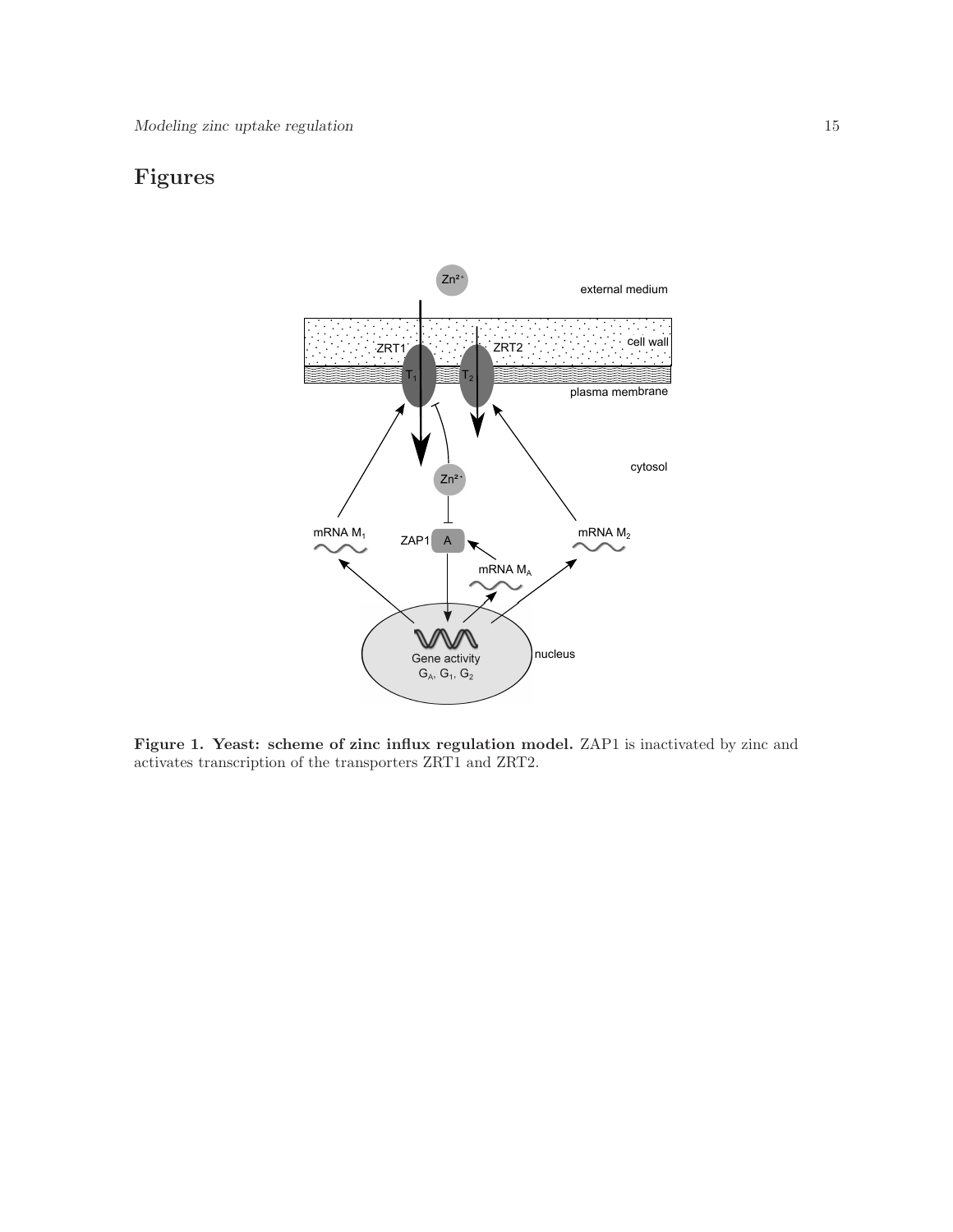<span id="page-15-0"></span>

Figure 2. Yeast simulations: Comparison between measurements and simulated steady states of ZAP1, internal zinc, ZRT1 and ZRT2 for varying external zinc concentration. Measurements: ZRT1 and ZRT2 by [\[22\]](#page-12-11), ZAP1 and zinc by [\[13\]](#page-12-2).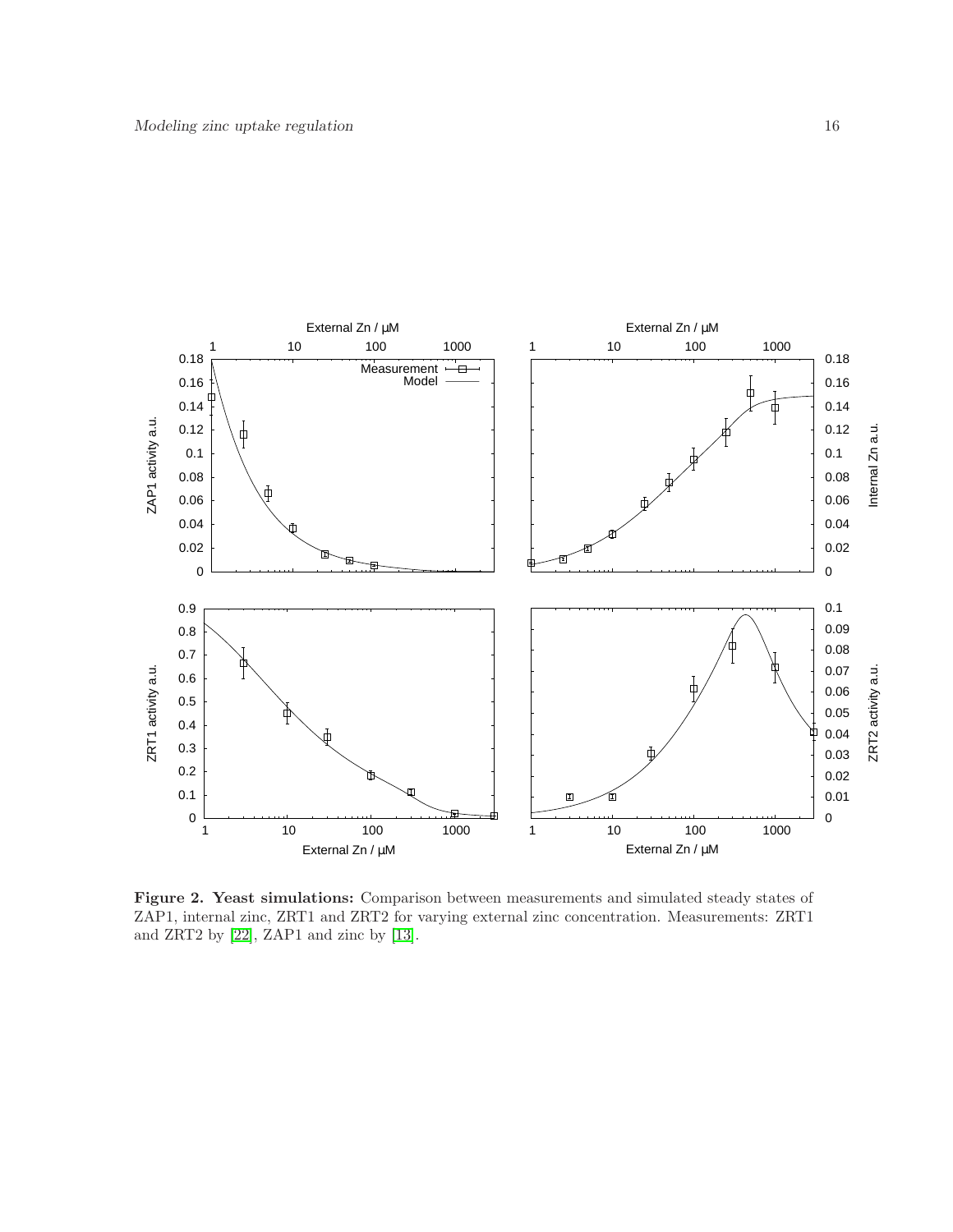<span id="page-16-0"></span>

Figure 3. Yeast: Role of ZRT1 and ZRT2 and ZAP1 feedback. A, contributions of ZRT1 or ZRT2 to the total zinc influx for varying external zinc concentration. B, ZAP activity for varying values of ZRT independent influx  $\alpha_Z$ . The stable solution is marked with a solid line, the unstable solution is dotted.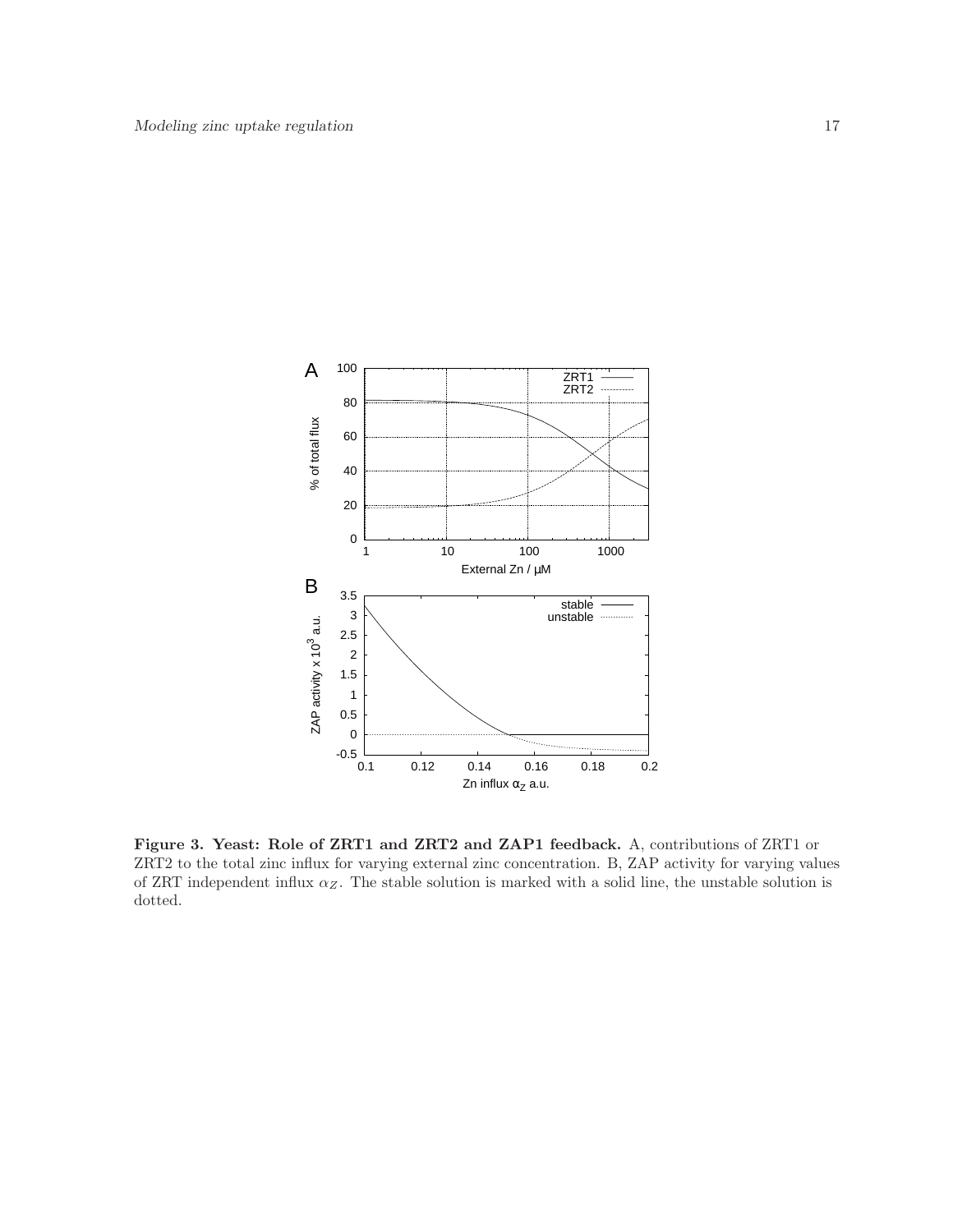<span id="page-17-0"></span>

Figure 4. Plant roots: Scheme of the three models of zinc uptake regulation. (i) Activator only, (ii) Activator with dimerization, (iii) Activator/Inhibitor model.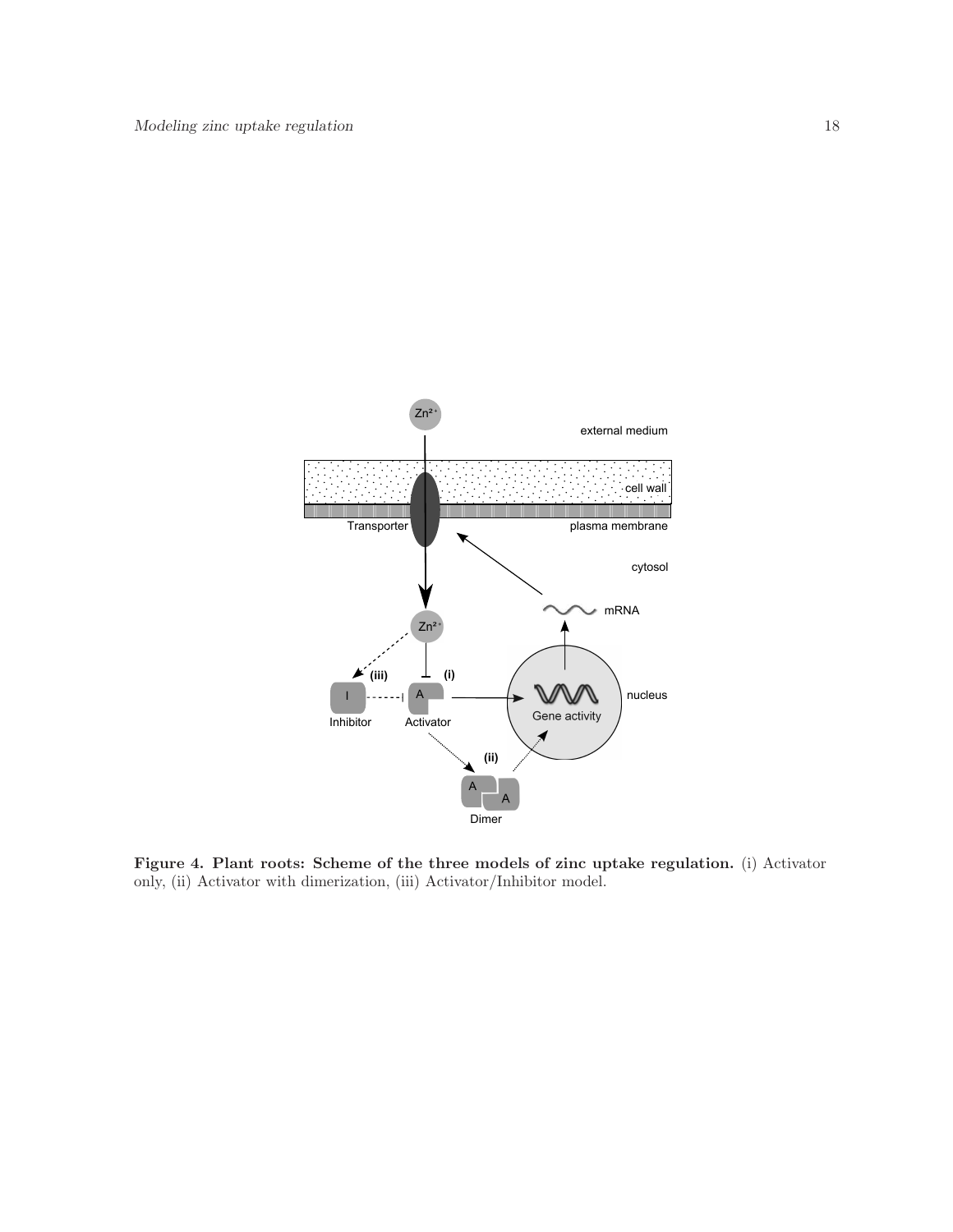<span id="page-18-0"></span>

Figure 5. Plant roots: Steady states of the different regulation models. The activator only, dimerizing activator and activator/inhibitor pair with dimerization. Measurements of [\[15\]](#page-12-4) are also shown.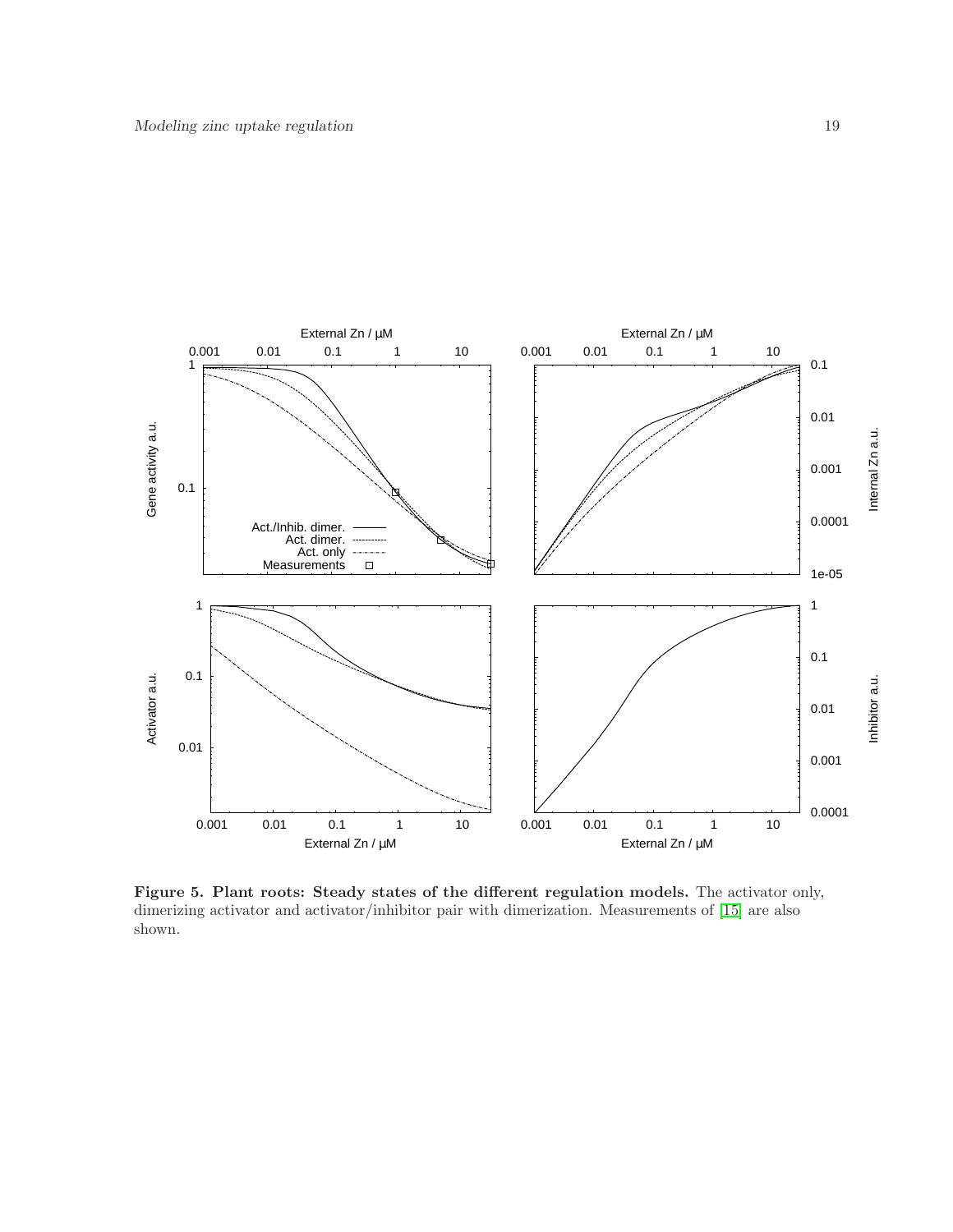<span id="page-19-0"></span>

Figure 6. Plant roots: Activator/Inhibitor model with dimerization. A, steady state values of inhibitor, activator and gene activity in dependence of internal zinc concentration. B, steady state gene activity in dependence of internal zinc status for varying  $\xi$ . Dashed curve corresponds to the nominal  $\xi = 10^{-3}$ .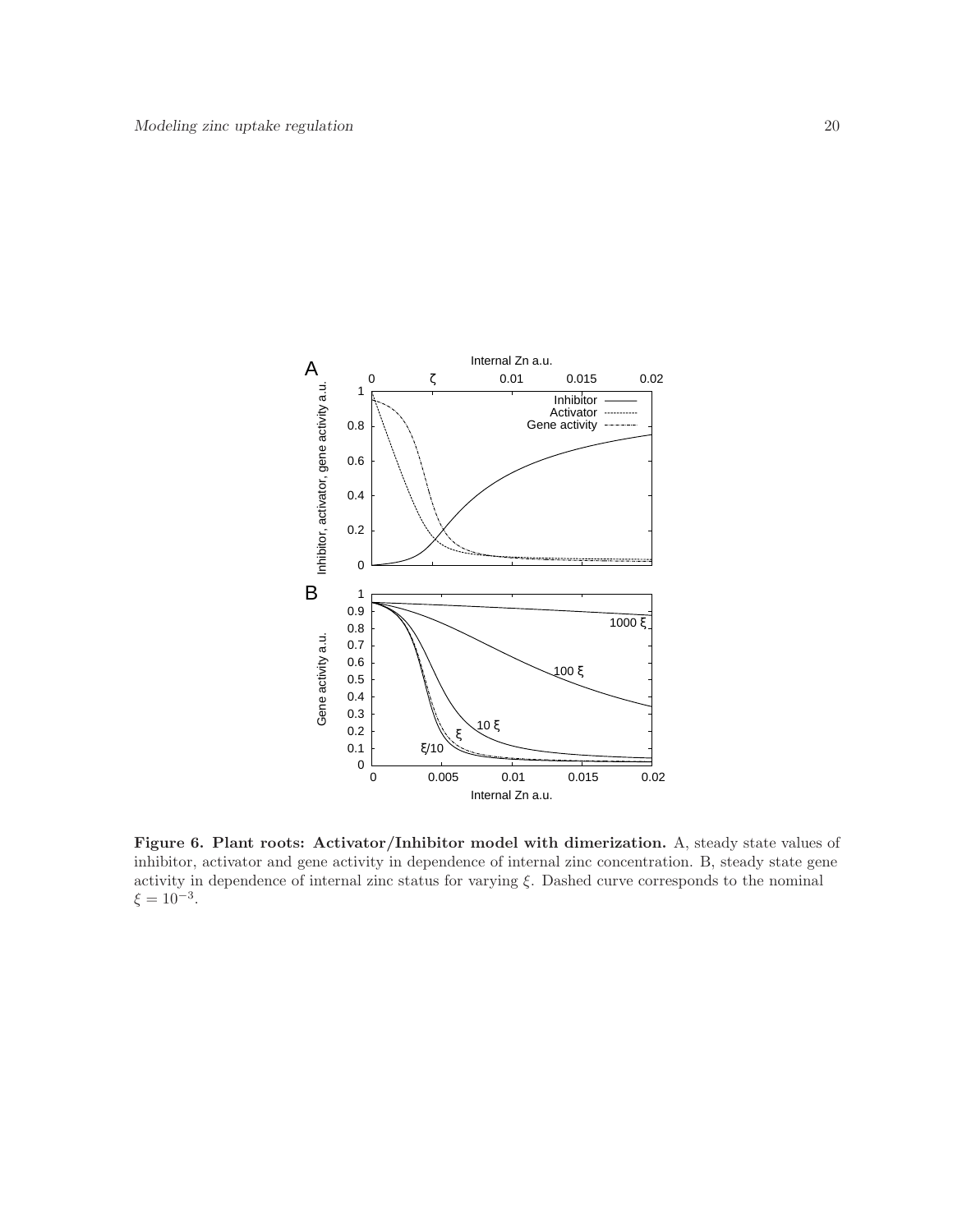<span id="page-20-0"></span>

Figure 7. Plant roots: Robustness and stability. Robustness and stability of the activator/inhibitor model for 0.1Γ, Γ and 10Γ and varying external zinc concentration. A, real part of largest eigenvalue. B, internal zinc concentration. Minimal and maximal values of limit cycle shown for unstable steady state (10Γ).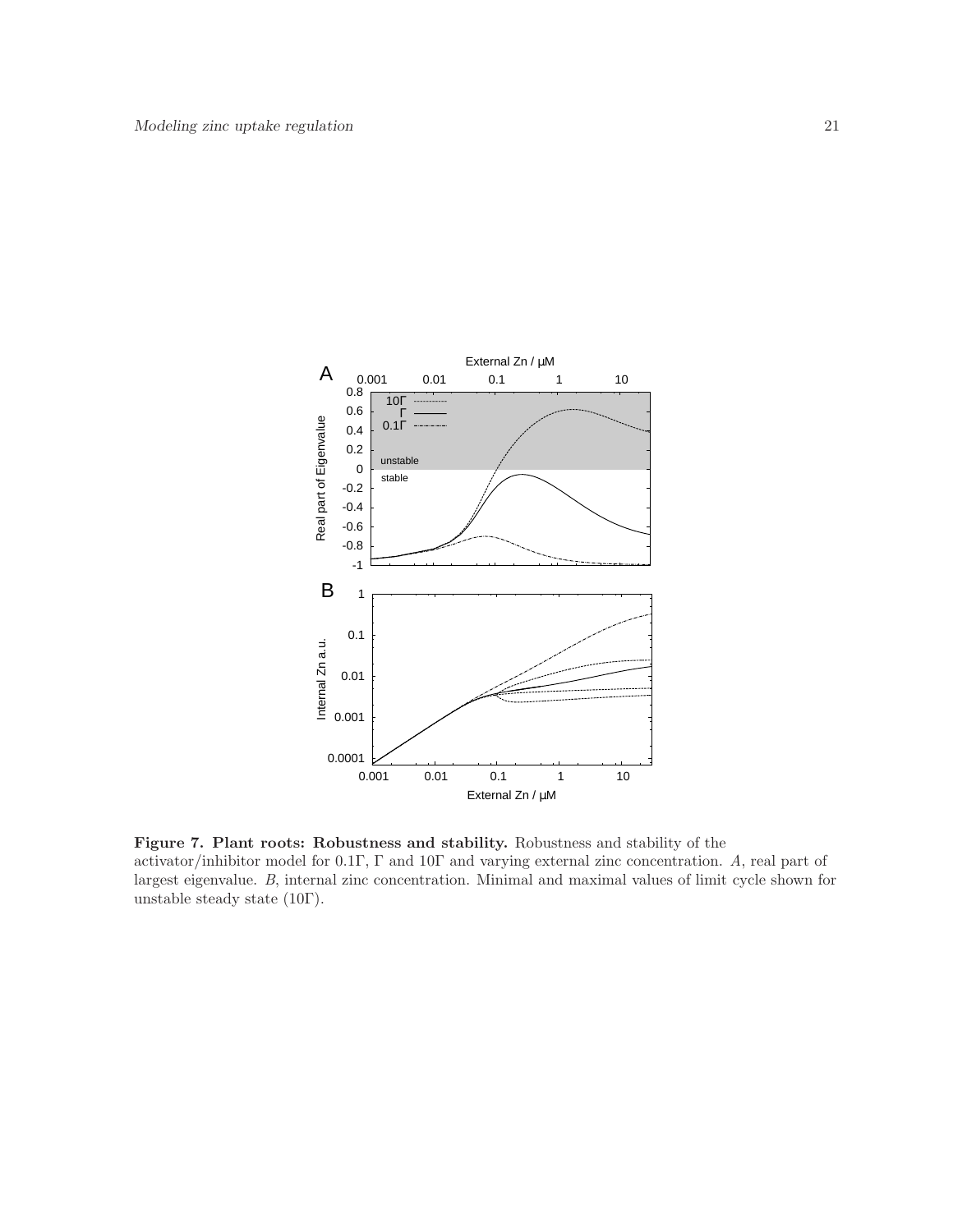# <span id="page-21-0"></span>Tables

|  |  | Table 1. Yeast: parameters |
|--|--|----------------------------|
|--|--|----------------------------|

| Parameter         | Value | $\pm$ s.d. |
|-------------------|-------|------------|
| $K_A$             | 109   | $\pm 38$   |
| $K_1$             | 450   | $\pm 307$  |
| $K_2$             | 444   | $\pm 119$  |
| $K_2'$            | 2171  | $\pm 1191$ |
| $\Gamma_A$        | 714   | $\pm 600$  |
| $\Gamma_{T1}$     | 29.6  | $\pm 31.5$ |
| $\kappa$          | 6.3   | $\pm 3.0$  |
| $K_1^t$ / $\mu$ M | 139   | $\pm 65$   |
| $K_2^t$ / $\mu$ M | 2584  | $\pm 1511$ |

Parameters values and standard deviations obtained by fitting the model to measurements published in [\[13\]](#page-12-2) and [\[22\]](#page-12-11).